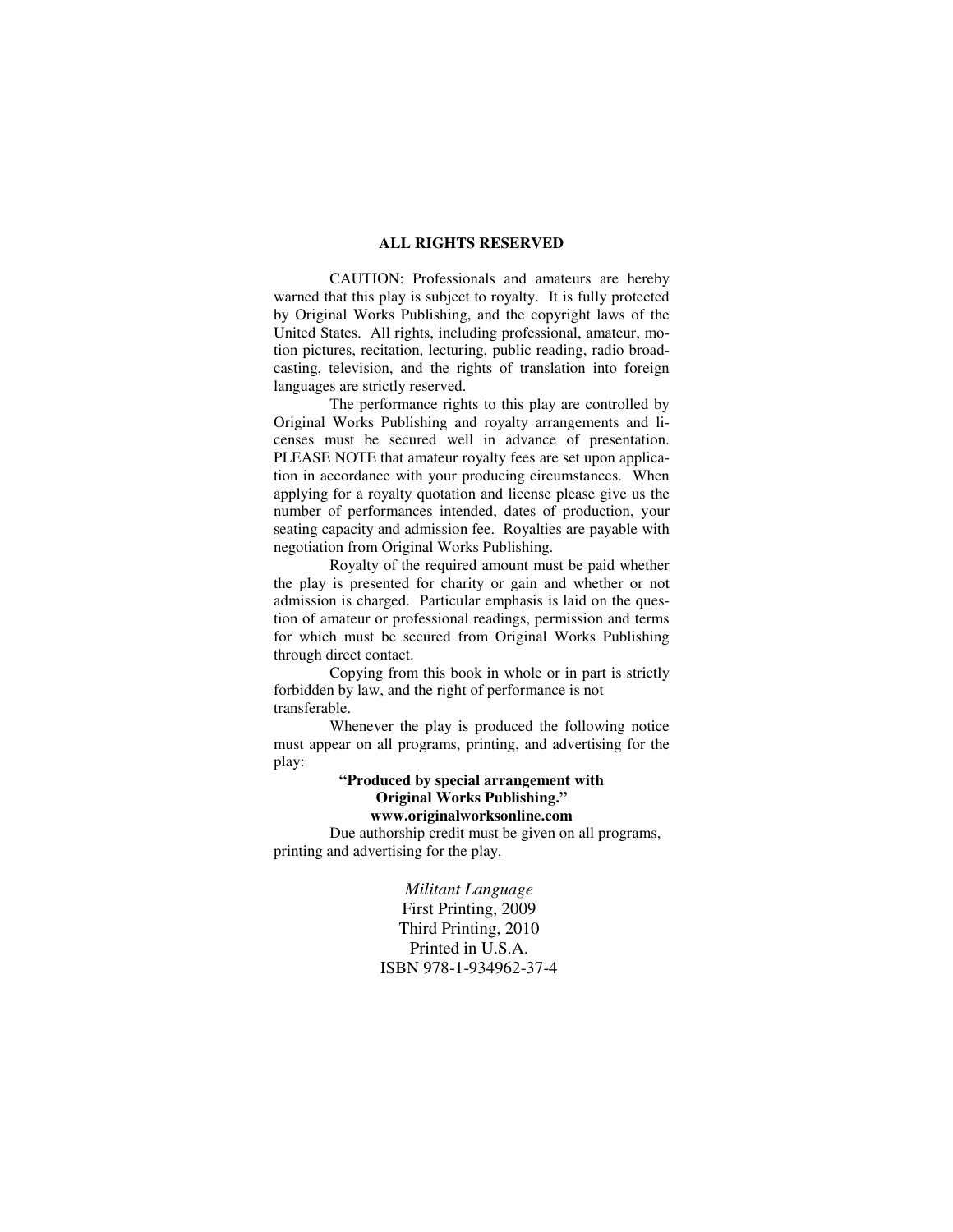# **MILITANT LANGUAGE**

A play with sand in two acts By Sean Christopher Lewis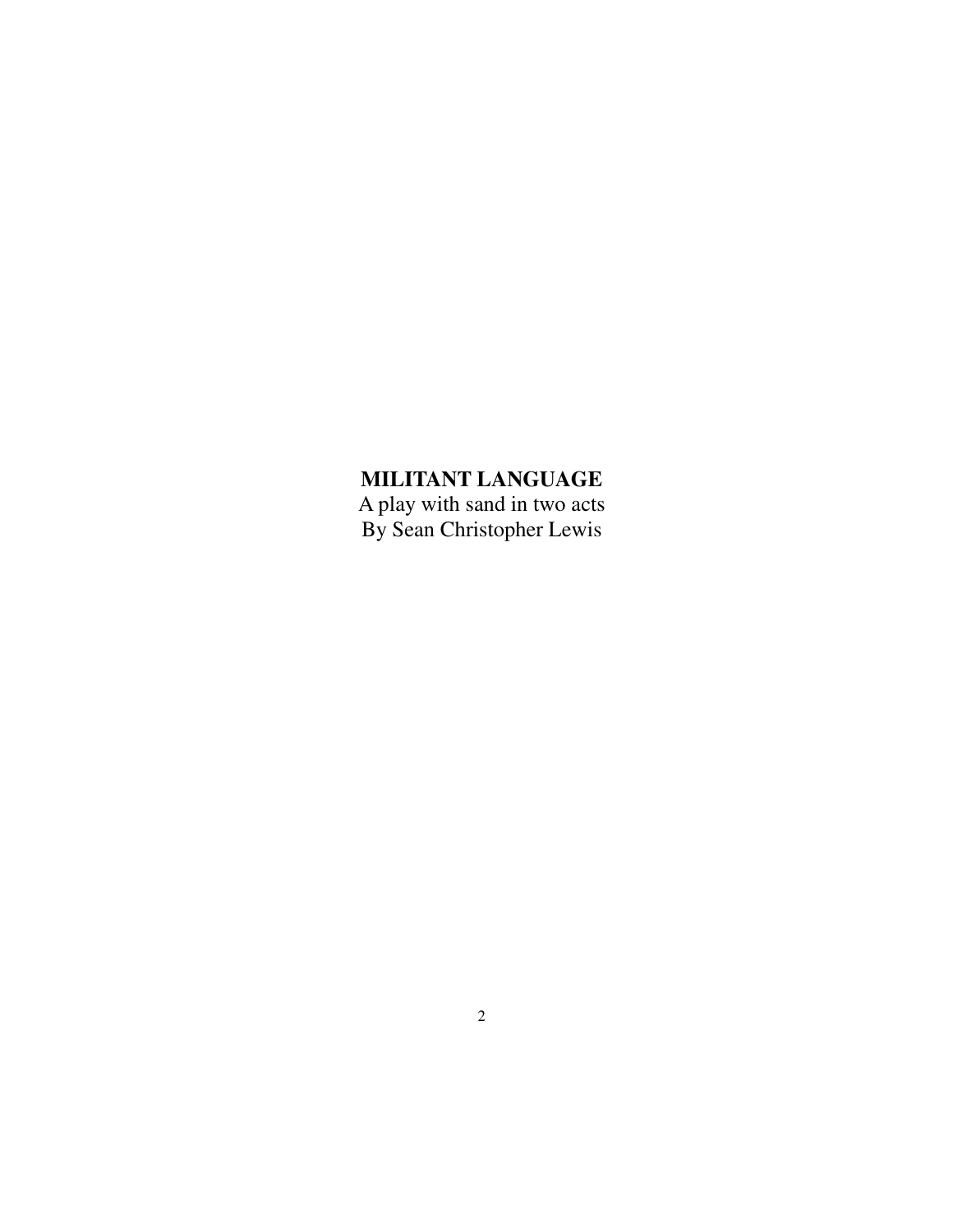*MILITANT LANGUAGE* was first developed in the Summer of 2007 at the PlayPenn Conference in Philadelphia (Paul Meshejian, Artistic Director). It later received a rolling World Premiere at Available Light Theatre in Columbus (Matt Slaybaugh, Artistic Director), Bang and the Clatter in Cleveland, OH (Sean Derry, Artistic Director), Halcyon Theatre in Chicago (Tony Adams, Artistic Director) and Know Theatre of Cincinnati (Jason Bruffy, Artistic Director). The first of these productions opened October 11, 2008 at Know Theatre of Cincinnati. It was directed by Jason Bruffy. The cast was as follows:

| <b>PFC Marcus Goop</b>        | Babs Ipaye          |
|-------------------------------|---------------------|
| PFC Emma Beed                 | Courtney Brown      |
| <b>PFC</b> Damien Jacks       | Fang Du             |
| PFC Andrew Wallace            | Daniel Hines        |
| Capt. Davis Crane             | Jeff Groh           |
| Jassim Abdullah Aziz el-Nadij | <b>Vandit Bhatt</b> |

It was then produced by Halcyon Theatre in Chicago. The production was directed by Juan Castaneda. The set designer was Tony Adams. Sound design was by Antonio Bruno. Props were designed by Greg Pljacik. The dramaturg was Denise Santomauro. The cast was:

PFC Marcus Goop DeRante Parker PFC Emma Beed Jessica Jane Childs PFC Damien Jacks Greg Wenz PFC Andrew Wallace Adam Dodds Capt. Davis Crane Trey Maclin Jassim Abdullah Aziz el-Nadij Kamal Hans

*Special thanks to Jennifer, Matt Slaybaugh, Seth Rozin, Kevin Harris, Art Borrecca and many more.*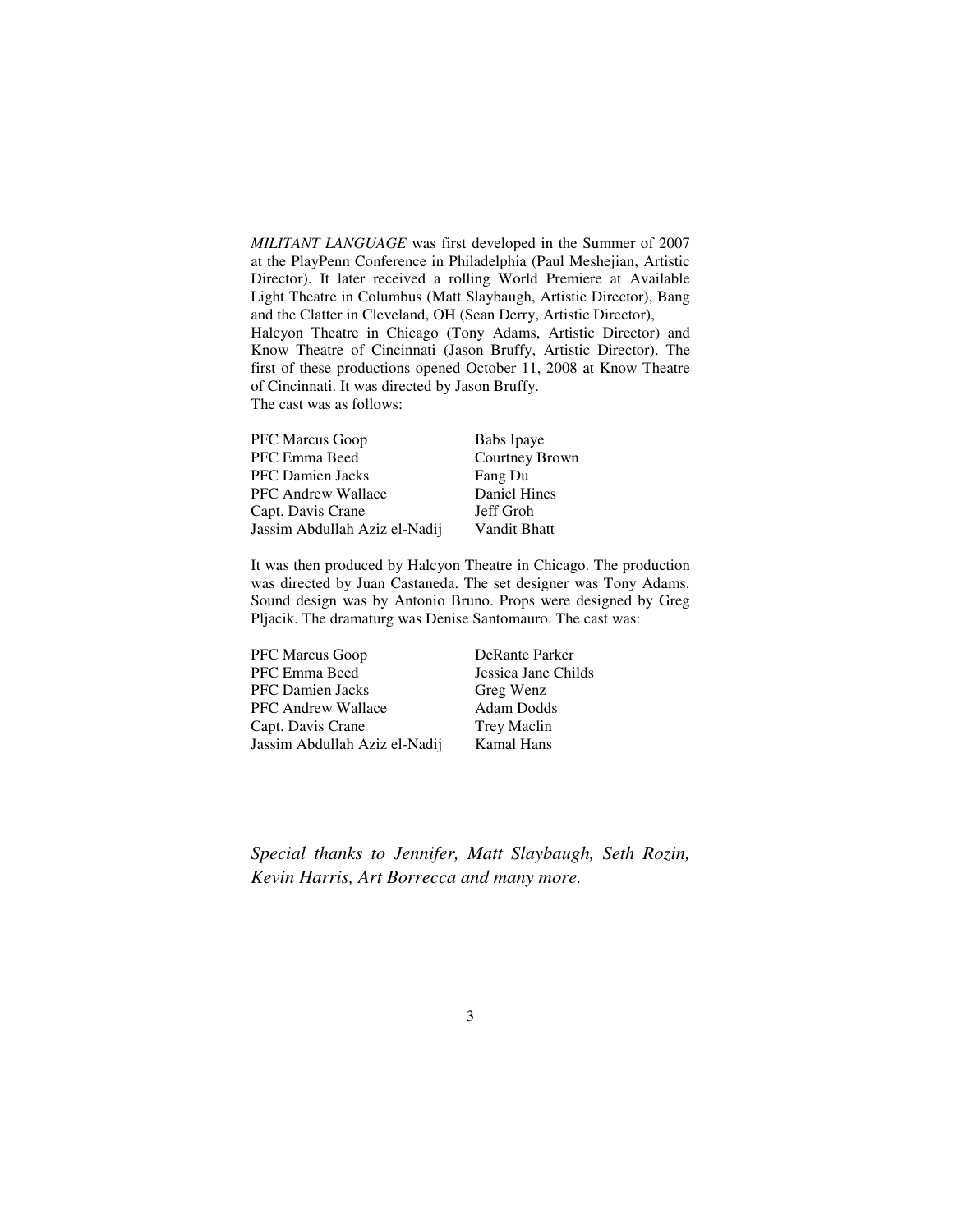### **CHARACTERS**

**PFC. MARCUS GOOP…** *African-American. Early 20's. He has a need to gain control of his life again. Power is important to him though he is honorable and follows his conscience.* 

**PFC. EMMA BEED…** *White. Young. Pretty. Emma is a lost girl who feels powerless to the things around her but continuously tries to make sense of her situation.* 

**PFC. DAMIAN JACKS…** *White or Hispanic. Early to mid 20's. Intelligent. Looks up to GOOP. A good soldier though his morals in this place become skewered. Not a villain though he does horrible things. He is the one who stands up in awkward situations for those being oppressed. Then he himself oppresses in other situations.* 

**PFC. ANDREW WALLACE…** *Young. Southern with accent- most likely from the Tennessee region. Naïve. He's right out of high school and believes he's here for a definitive reason. Always expects things to be handled correctly.* 

**CAPT. DAVIS CRANE…** *Mid 40's. Almost comic in his lack of control of the troops. Always a bit overwhelmed and aware of that.* 

**JASSIM ABDULLAH AZIZ el-NADIJ…** *Early-30's. A liaison from the town. He speaks English fluently and is aware that all hell could break loose at any moment. This awareness of constant danger, and his hope to evade it, causes him to be very restrained in his anger and response. Pronounced JAH-SEEM.* 

# **LOCATION**

Here and now. A privately owned American construction site in an unnamed Iraqi Town. The barracks of the United States Army.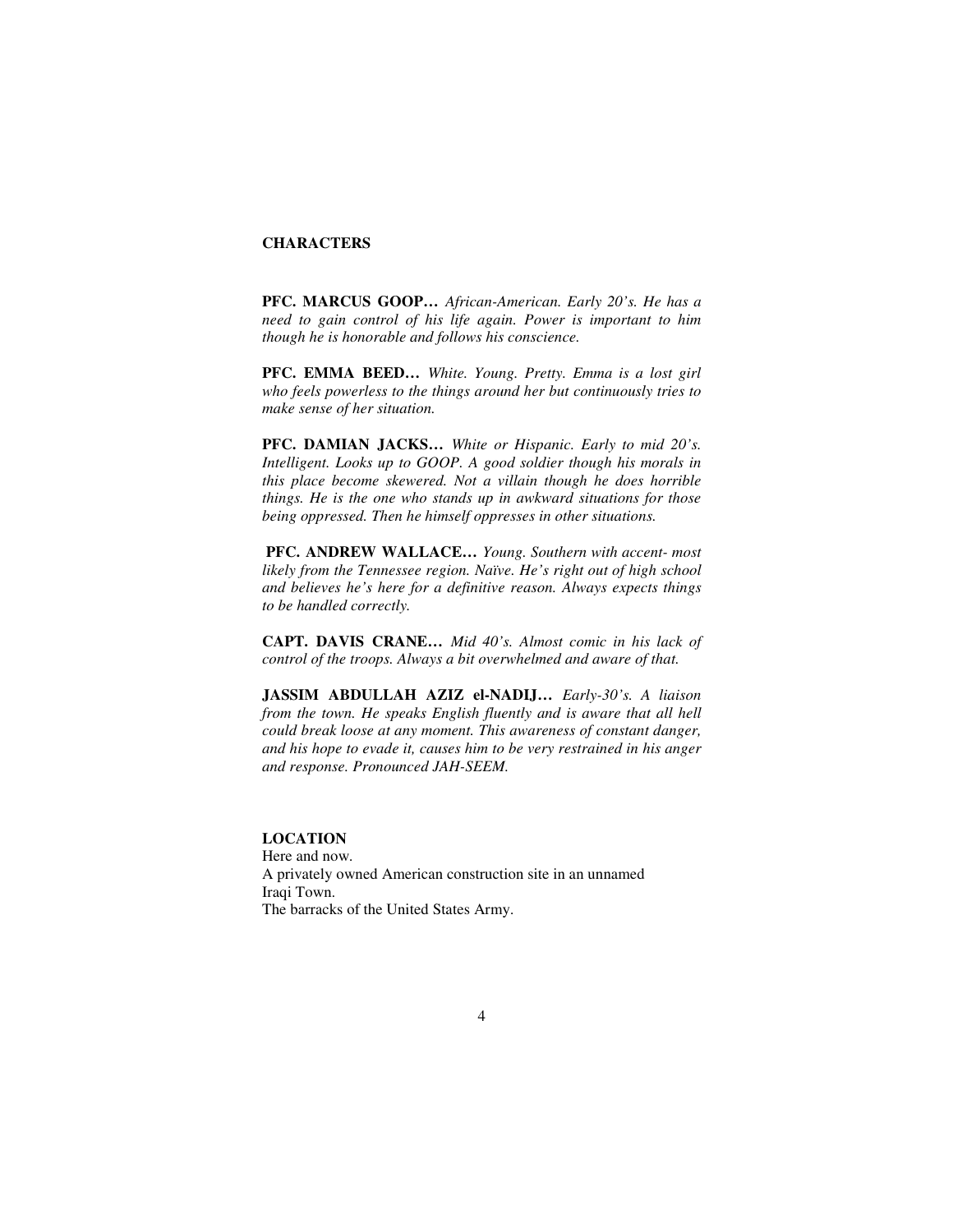## *MILITANT LANGUAGE*

#### **ACT I**

*(Sand falls from the sky. A light grows. Here stands PFC. MARCUS GOOP: black, strong, admired by his fellow army men. He is covered in blood. He holds his hand out and lets the sand fall into it like rain.)* 

GOOP: Dear Mama

 It's night And I'm covered in blood And I'm thinking 'what the fuck am I doing here?' That's what's comin' out this mouth. Bouts of faith.toward everything. And I just want you to sing me asleep right now mom Think it'll be all right somehow. Like before I left You put your hand on my chest Said "They're gonna teach you to be a man over there Share with you how the world really work. Make sense for you And you know God'll be there too-" God? This hurts, man

*(Getting quieter with each one)* 

I got blood on my hands.

*(GOOP raises his hand to the light. It's covered in blood and sand.)* 

*(CRANE enters. HE is the commanding officer. HE thinks quickly, plans in motion, he's covered in blood. HE secures the area- makes sure no one is around. HE needs GOOP.)* 

CRANE: Private! What the fuck are you doing? Who you talking to?

GOOP: Myself, sir.

CRANE: Well, stop. Quick and quiet out here, ok? Now, you're fine…

GOOP: No.

CRANE: No?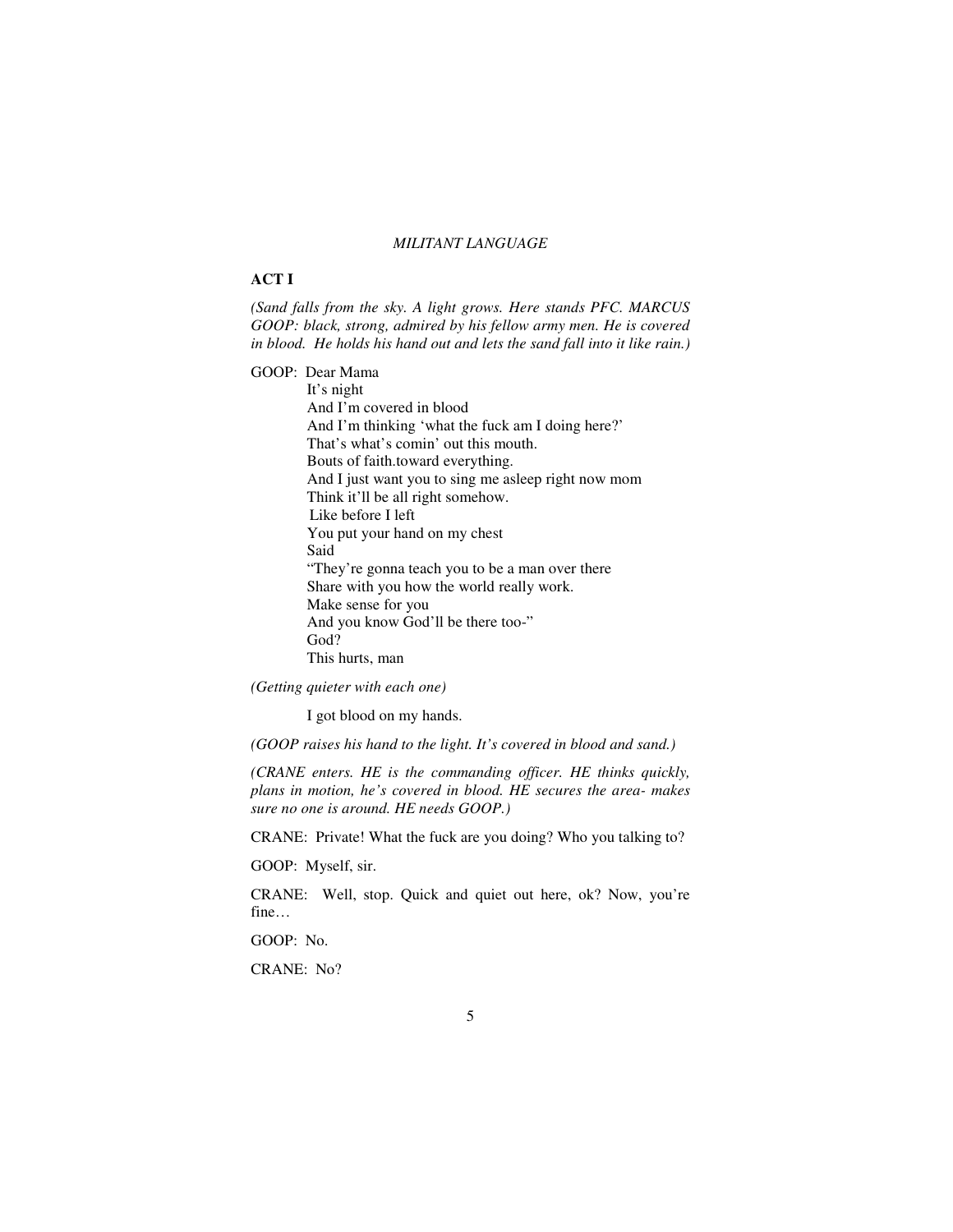GOOP: I don't think so, sir. I'm seeing shit. That body and now sand - it's falling from the sky-

CRANE: Not your concern.

GOOP: It ain't?

CRANE: No. Your concern is right here with me.

GOOP: Oh yeah? What about this? This my concern?

CRANE: Private…

GOOP: What is this?

*(GOOP shows CRANE his hands)* 

CRANE: Ketchup.

GOOP: Excuse me?

CRANE: You and me just went out for some French fries, ok...

GOOP: Where? The fucking desert French fry stand!

CRANE: No. We're very messy with it, but it's a good condiment, we *like* it…

GOOP: I don't.

CRANE: Private?

GOOP: I don't like it. But, if you do maybe you should give it a taste.

CRANE: Watch yourself, Goop-

GOOP: I'm just saying you got a little ketchup on your finger, sir and you like it. So, maybe you should lick it.

*(CRANE grabs GOOP'S jaw and forces his finger into the soldier's mouth. GOOP falls down, spitting, choking… upset, powerless…)* 

GOOP: Fuck, fuck. What's wrong with you-

CRANE: *(Calm)* There's a few things we need to get clear. Now, you're upset, I know that, I understand it, but you need to take some deep breaths right now and listen to me… What we just did, if someone asks… *(coaching)* there was a *disturbance*-

GOOP: We buried a fuckin' body, man.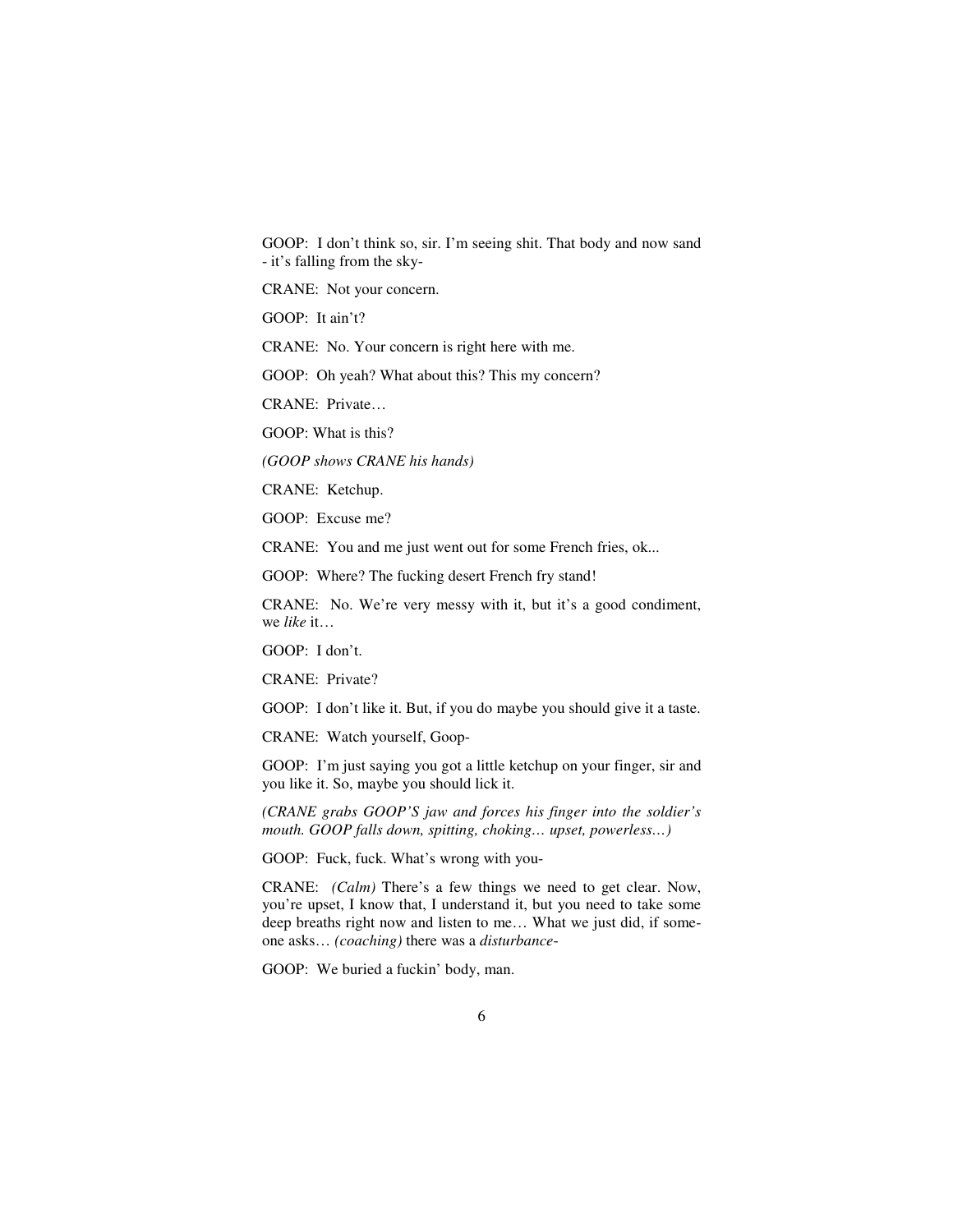CRANE: Goop!

GOOP: We just buried a fuckin' body in the sand! We put our hands all over this pulse ridden thing, yo…

CRANE: We don't have time for this, Private! We're in a hostile environment. We're gone- people from base will come out here to this construction site looking for us and then what will we say?

GOOP: *(Broke down. To self)* That lil' motherfucker wasn't more than 16 years old…

CRANE: What will we say? Goop? What will we say? *(Seeing Goop broken)* Look, I'm sorry about that. I am.

GOOP: Najir…

CRANE: What?

GOOP: His name. It was Najir.

CRANE: I didn't know that. I also didn't ask. *(Beat)* You need to get your shit together soldier. We got fifteen minutes tops- and then we need to be on the road back. Understand?

GOOP: Uh huh. Captain? Did you finish, with him? I mean. Najiryou bury him? He all covered up?

CRANE: Yes. He's all covered up… *(Beat)* Now when we get back, Goop- you don't have to say anything about this. You can get some rest. Take a nap. Get something to eat…

GOOP: All right.

CRANE: Once you do all that you can burn your uniform.

GOOP: Sir?

CRANE: It's not optional, Private.

GOOP: Okay… right. *(Tearing up)* But Captain? Once we I do that what I do about the sky?

CRANE: What?

*(Sand falls)* 

GOOP: The sky. What we gonna do about that?

*(CRANE looks up)*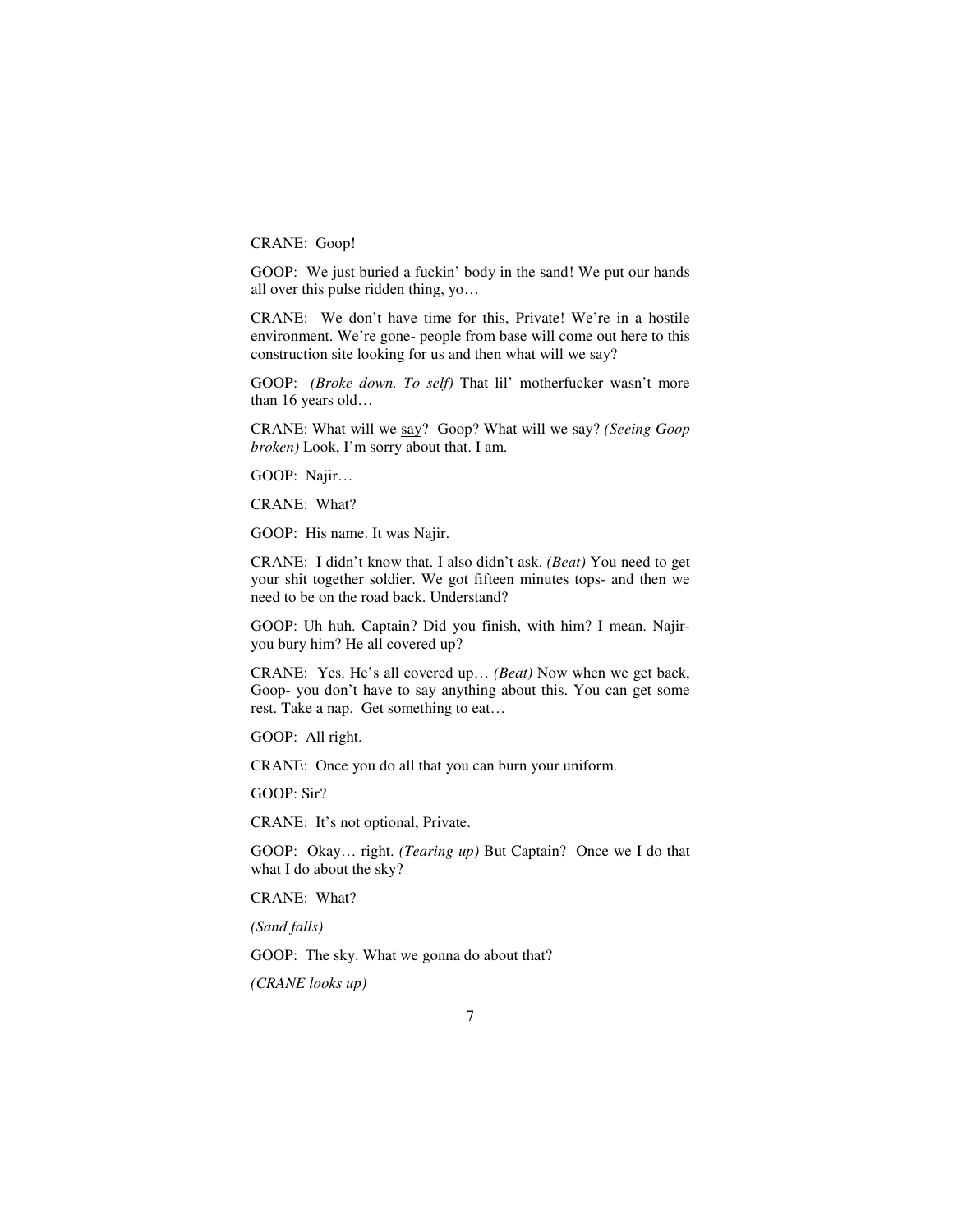CRANE: Put it on the list, I guess. Just put it with the rest of the shit.

*(Sand falls.) (A jet passes.)* 

*(In the shadows three bodies pass the exiting CRANE and GOOP. JACKS is on WALLACE'S back, riding him like a horse. JACKS even wears WALLACE'S cowboy hat. WALLACE is unhappy about this and clutches his guitar to his chest. BEED is trying to set some order before the morning debriefing.)* 

JACKS: I'm a cowboy!

WALLACE: Take my hat off Jacks!

JACKS: Yee-haw donkey!

BEED: You two: Crane's gonna be here any second! We have a meeting!

WALLACE: You two? HE'S ON *MY* BACK!!!! I didn't ask him to get on my back!!! You think I asked him to get on my back!!!!

*(WALLACE spins about trying to get JACKS off of him.)*

JACKS: I'm gonna hog tie you next. Yee haw! Then I'm gonna brand your asshole!

*(BEED begins to pull furiously at JACKS. This hurts WALLACE.)* 

BEED: Get off him Jacks!

JACKS: But I'm at the rodeo ma!

BEED: Jacks!

JACKS: Don't get jealous- I'll give you a ride next- just wait your turn.…

BEED: You're gonna break his fucking guitar which will break his fucking spirit-

WALLACE: My guitar!

*(JACKS strums away)* 

BEED: And we'll have to deal with it! For fucking forever!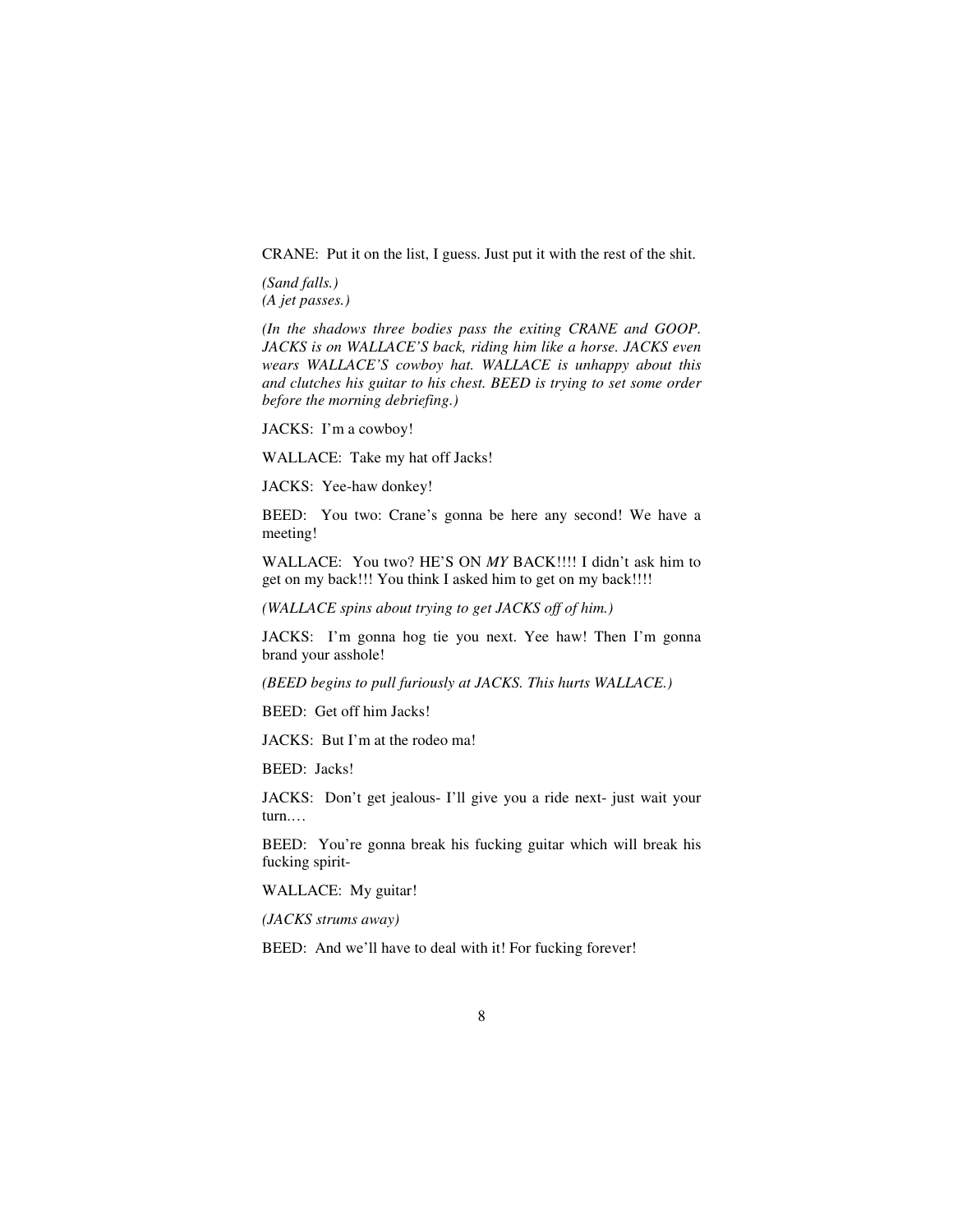JACKS: *(Sings poorly)* But I'm riding the big one! *(Talks)* Look at me! I'm fucking awesome! *(Rising in intensity with each one)* Giddee -up, donkey! Giddee up, GID-DEE UP!!!!

*(CRANE enters and see's the three of them wrestling. HE is still wiping blood from his hands. The tiniest bit)* 

CRANE: Should I even ask?

JACKS: *(Softly)* I'm a cowboy.

CRANE: Should I even ask why we aren't in our seats?! Why we aren't awaiting debriefing?! Why we quite literally are involving ourselves in horseplay when we're here to do a job? SHOULD I????!

ALL: *(Pathetic)* No sir…

CRANE: This is not a place for fuck ups. Would you say, Wallace? No. I didn't think you would. Let's try again: DE-BRIEFING AND BE BRIEF because?

ALL: Economy and efficiency are what we're about.

CRANE: Good. I've been saying for years that every unit should have a motto. And WE my friends have ourselves a MOT-TO. Boo-yah.

*(CRANE holds his hand out to JACKS)* 

JACKS: *(Giving CRANE a pound)* Boo yah.

CRANE: Is everyone here? Good. We have some immediate business to talk about…

WALLACE: Goop's not here Captain.

CRANE: Thanks, Wallace- very astute. He's cleaning himself up, so don't mind that. Now, Jacks- Goop and you will be at the construction site today. Iraqi's are off- it's Ramadan or sing along or who the fuck knows- so there shouldn't be anyone poking around. If there is… handle it. Beed you're behind today. And Wallace… *(Crane looks at his board)* 

WALLACE: Recon?

CRANE: No.

WALLACE: I'd *like* to be on recon.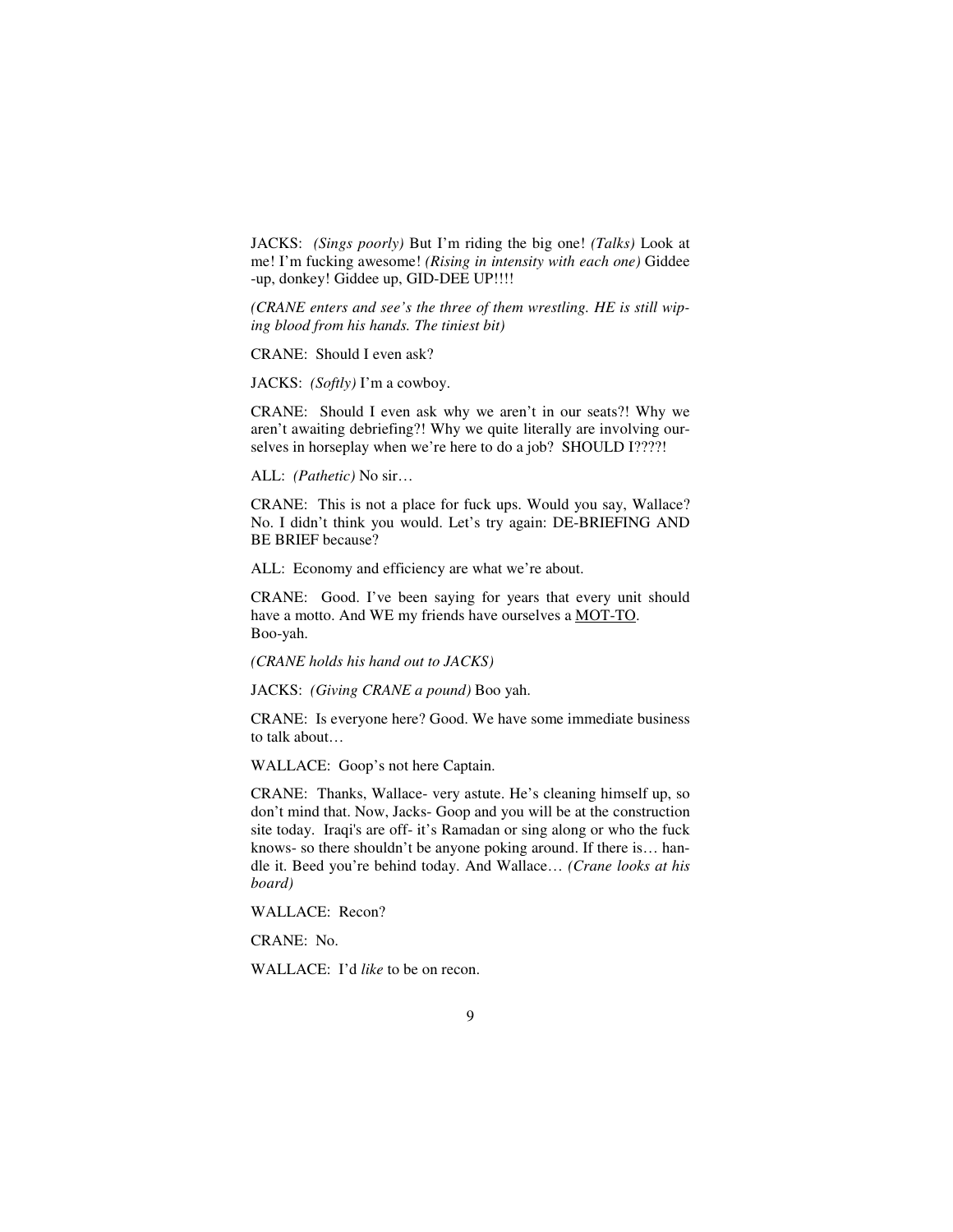CRANE: I want you to stay behind here and clean. All right?

#### WALLACE: Clean?

CRANE: Yeah, we're gonna try and get you real domesticated Wallace. Now, for the real business. It is possible that things- as nice as they've been, between the people here in Ufur and ourselves- well, they may have gotten a little strained…

BEED: From what?

CRANE: Excuse me, Private Beed?

BEED: I just. I don't understand. They get to work at the site- we don't disrupt their town-

CRANE: Yes. I understand how our relationship with them works.

BEED: Well, what are they upset about then?

CRANE: *(Frustrated)* Look. It's like a swimming pool, okay? Us and the Iraqi's- we're together. *(HE demonstrates by intertwining hands) We're* in this together and if something gets thrown into the mix, it's gonna ripple the water. Waves are gonna grow, and it only takes one person, one action-

BEED: So, someone pissed in the pool?

CRANE: What?!

JACKS: That's disgusting.

BEED: I'm saying.... As part of the image...

WALLACE: Look, if y'all want to go swimming there's a cave up past town-

JACKS: *(Spelling it out)* Wallace, it's an analogy.

WALLACE: No. It's not an analogy- it's a fuckin' cave. Trust me. I been there. Me and some of the other men go skinny dipping all the time…

*(They all stop and look at WALLACE. JACKS explodes into mocking laughter. Pointing at him and covering mouth in shock)* 

JACKS: OH SHIT!!!!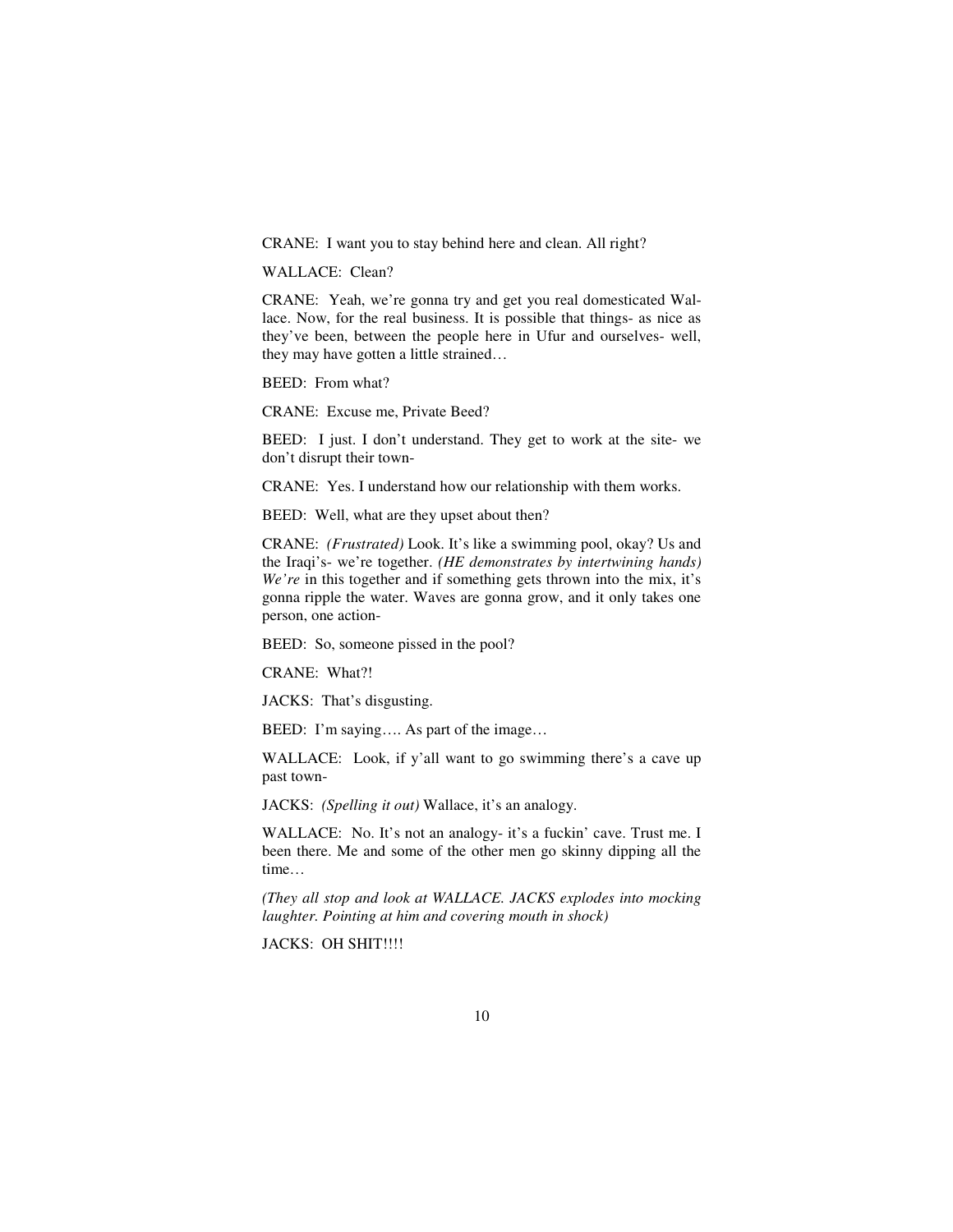WALLACE: What? *(Looks around)* What? *(Realizes)* Oh. No I meant that we go skinny dipping with our clothes on! Obviously. Especially, our pants. We especially go skinny dipping with our pants on. *(Beat)* I feel a little uncomfortable right now.

CRANE: God damn it! Can we pull ourselves together for a moment? Can we try- without skinny-dipping and other bullshit? Seems metaphors are going a little over your head today so let me try and spell it out for you. Your debriefing today is DON'T GET SHOT. That's it! You're dismissed.

*(The soldiers start to move)* 

CRANE (CON'T): Excuse me- you're?

ALL: Dis-missed!!!

*(Music.)* 

*(Sand falls as JACKS, WALLACE and CRANE exit the playing space. GOOP enters between all of them looking at the sky. The scenes overlapping. BEED watches him. They are outside.)* 

BEED: You missed debriefing. It was fucking funny.

GOOP: That ain't no surprise.

BEED: You missed mail call, too.

GOOP: Beed.

BEED: I'm just saying. I picked up your things though. From your grandma I think. Says Philly- the address. It's some box or something.

*(SHE produces a small package)* 

GOOP: It's tuna fish.

BEED: *(Looks at it 'that's weird')* Huh.

GOOP: She sends some every couple of weeks. You can have it if you want.

BEED: Really?

GOOP: Yeah. I got a bunch under my bed, if you need.

BEED: Wow. That's real nice. I mean, thank you.

GOOP: *(Looking up for the sand)* Yeah.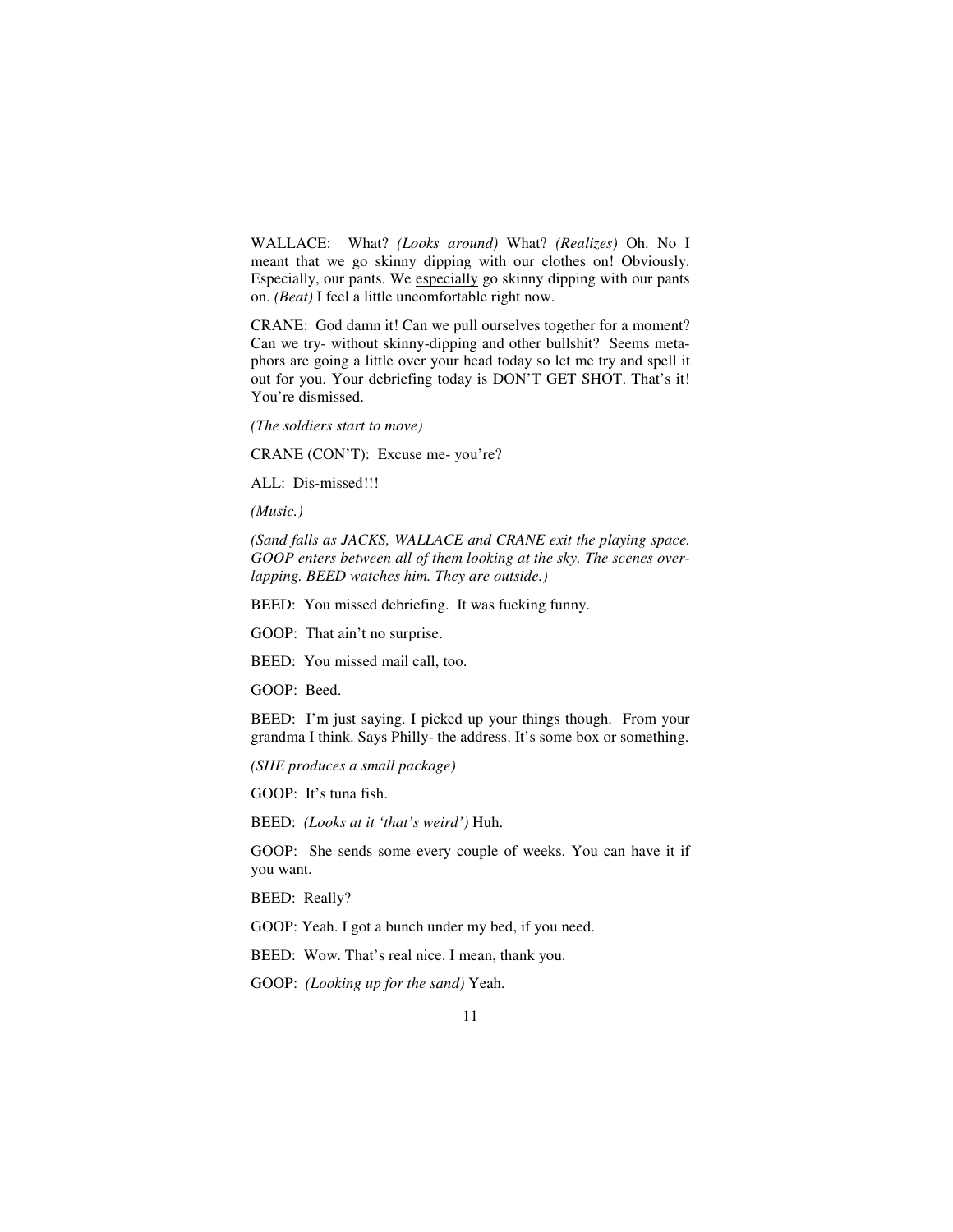BEED: Um, well, here.

*(SHE hands him a rosary)* 

GOOP: What's this?

BEED: Rosary. It's what my grandmother sends me.

GOOP: Who said I needed this?! Someone say I needed this?!

BEED: No. No one. I just- I don't like owing people. It's just to make it a trade. You know, for the tuna.

GOOP: Right, right- my bad. For the tuna.

BEED: Besides. I have one that I don't use already- don't really need two. Anyway. I should start back. I got base today. You're at the construction site.

GOOP: The construction site?

BEED: Yeah.

GOOP: That motherfucker.

BEED: Who, Crane?

GOOP: THAT MOTHERFUCKER!

BEED: *(Confused)* I'm sure you can switch.

GOOP: Nah, I don't think so. Hey, Beed?

BEED: Yeah?

GOOP: *(Looks at rosary)* I ask you what you think's important- what you think you'd say?

BEED: I don't know… my dog?

GOOP: *(Laughs)* That's some funny shit. *(Turns darker)* Got a sense of humor out here. That's good. That's real good…

BEED: Why, what would you say is important?

GOOP: Gimmee your hand.

BEED: Um, okay….

*(SHE gives him her hand HE places her hand in the falling sand)*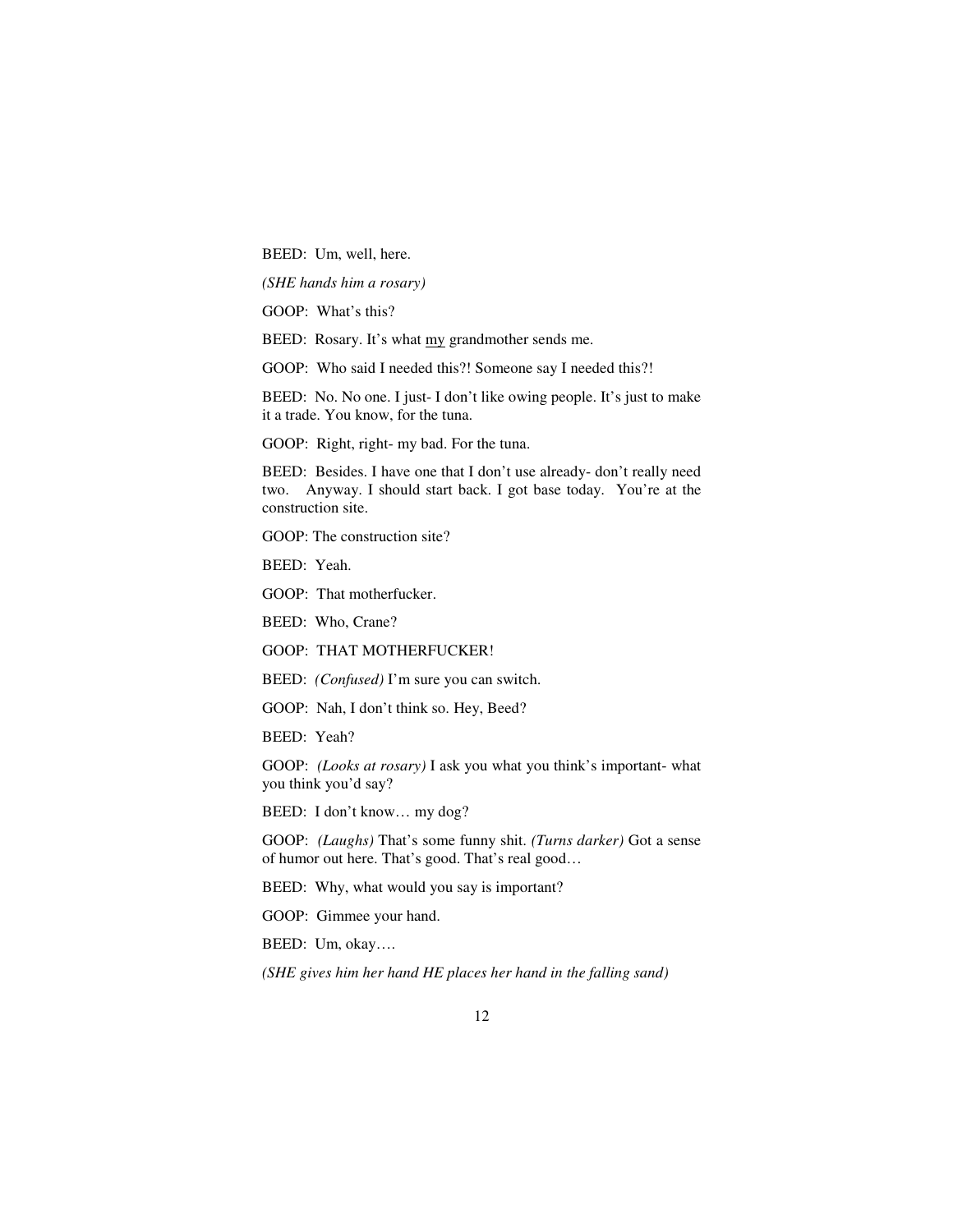GOOP: This. This shit I'd say is pretty important.

*(SHE feels it. Looks at him.)* 

BEED: Goop?

GOOP: *(Exiting)* Wild, right? Now you need some tuna fish - don't be shy. *(Referring to the rosary)* And thanks, Beed. For this. Thanks a lot.

*(GOOP exits)* 

BEED: Goop?! Goop???

*(SHE looks up at the sand falling in her hand. SHE uses two hands to catch it)* 

> Oh my God- Okay. What's important? My dog? My mom? Dad? No. Grandma. She's important ,right- with her rosaries around her neck. Me on her lap. Just a little girl playing with army men in the yard. I remember Grandma sitting there

*(Sand keeps drizzling into her hand.)* 

 And that chain around her neck Like another toy in front of my face I wanted it so bad. Reached for it, Couldn't get it. Thinking: "Man, that's important." Seemed like it from far away.

*(SHE takes her hands out of the sand. Watches it fall.)*

Just up close, you realize it's only glass.

*(SHE takes a bead from the rosary and drops it on the ground)* 

Sand.

*(SHE steps on it pulverizing the bead into dust)* 

 Not something you could actually hold. Or believe in.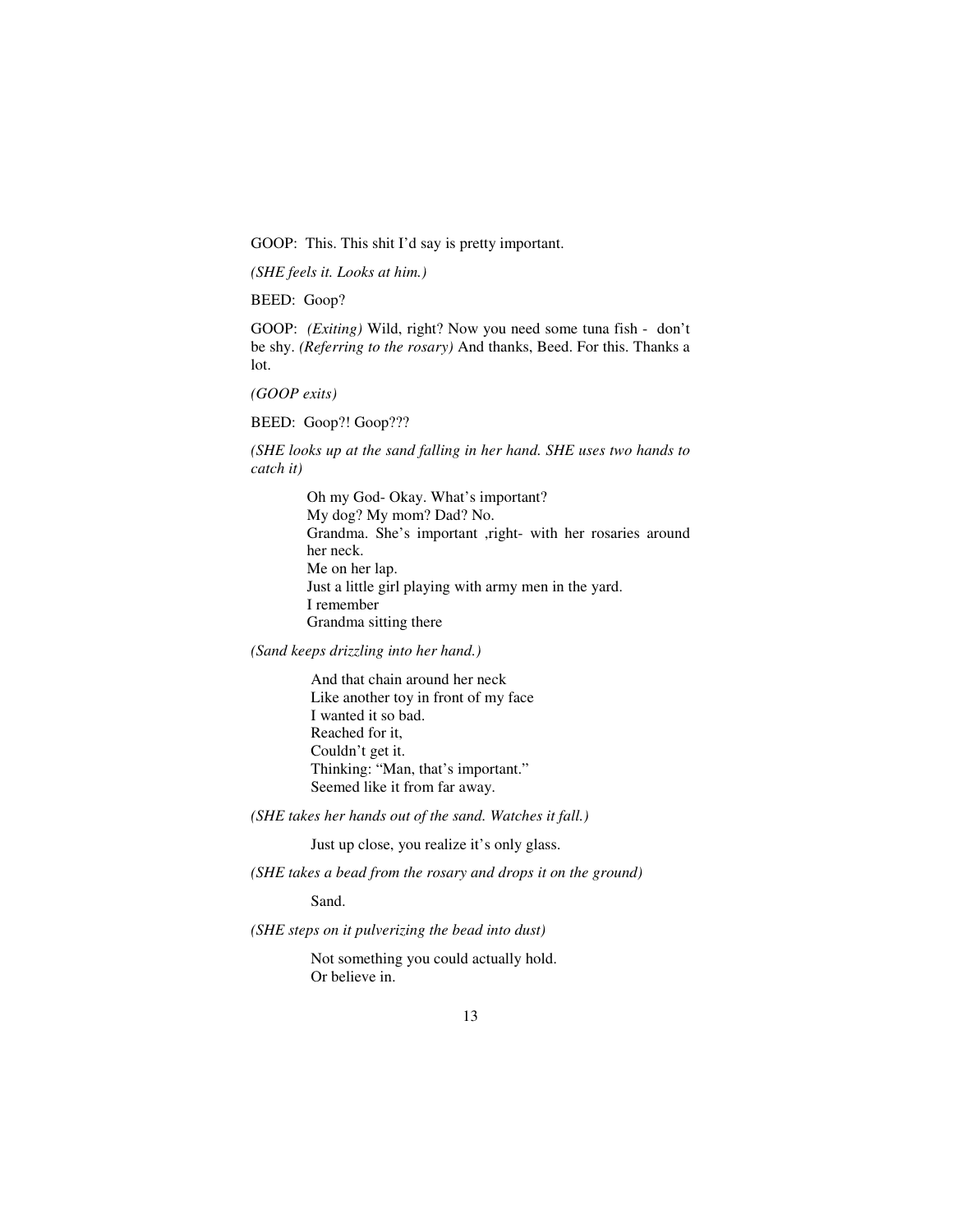*(SHE looks up to the sky)* 

 I should have put that when I signed up for this thing.  *(Imitating)* "Private Beed why do you want to join the United States Military?" "Because I'm looking for something to believe in, sir."

*(Realizing)* 

Fuck. I think I put adventure the first time. That's a pretty stupid answer looking back.

*(Lights shift to the Construction site. JACKS and GOOP pace about, bored as they keep watch. There's a lot of waiting in the Army.)* 

JACKS: A swimming pool! Don't get shot! What the fuck is that man talking about? That is not a morale booster! I ask you Mr. Goop: you think that shit's a *morale booster*?

GOOP: Nope.

JACKS: Know what we should do? Just drive around and take'em out. Fuck bad press. *(Looks in the distance)* I mean look at'em. These kids wavin'? A bunch of fuckin' insurgents in training."

GOOP: You're a kid.

JACKS: Yeah, and I'm a fuckin' killer, too. What's that tell ya? *(Like from a hip hop song)* You're a killa-

GOOP: Don't say that!

JACKS: What? I thought you was the mad nigga killa from the Philly hood!

GOOP: WHAT'VE I SAID ABOUT THAT SHIT?

JACKS: Sorry, *(beat)* it wasn't like an insult…

GOOP: Yeah…

JACKS: I was boostin' you up. You're like a super hero. Like they took you outta the hood cause you were wiping that shit clean-

GOOP: I was.

JACKS: Smokin' fools. *(Gun sound)* Blaw Blaw Blaw. And they were like 'damn!'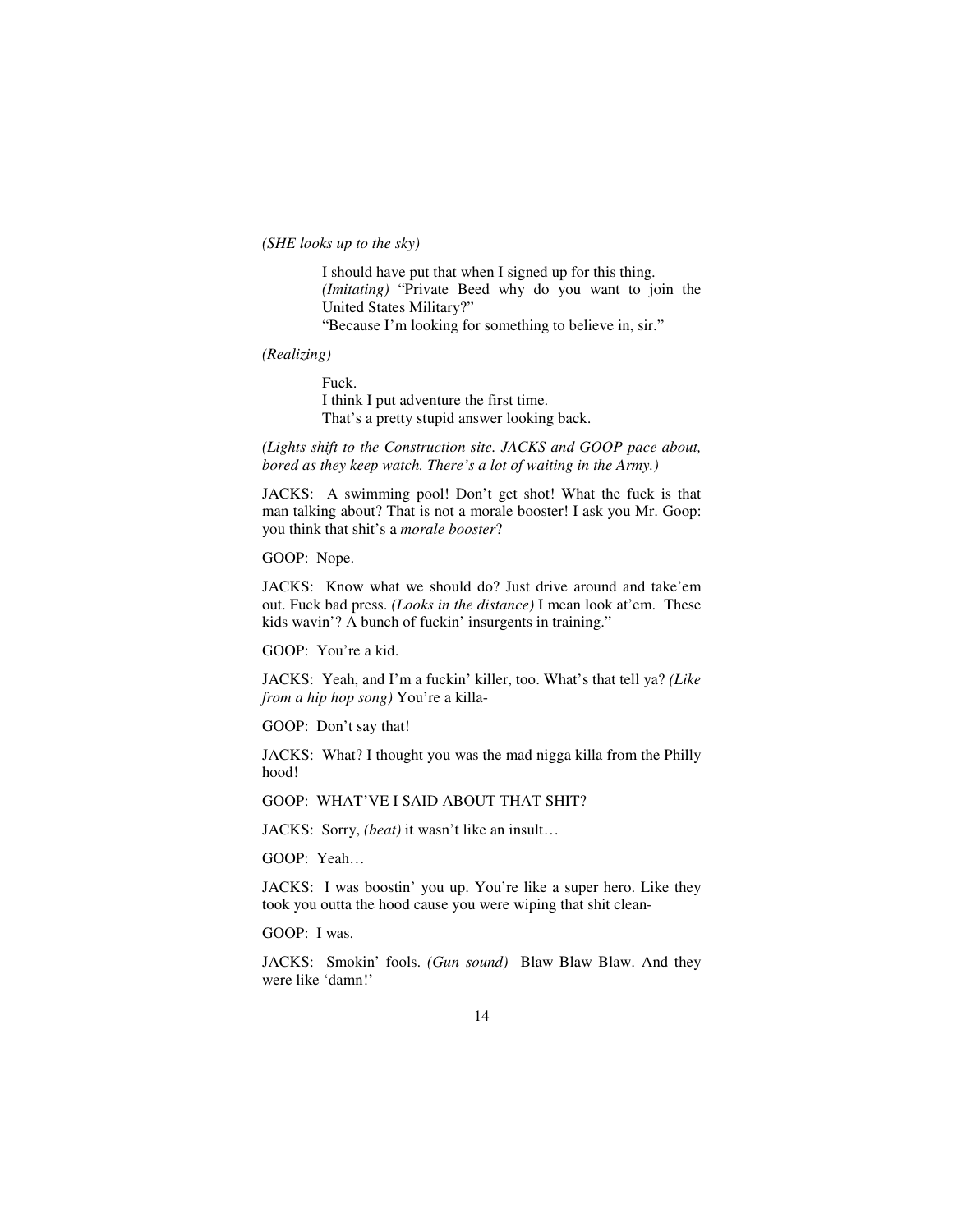GOOP: They were. They were like damn! Gave me a better gun!

JACKS: *(Begins to dance a bit in his own world)* See, you feel the shit I'm on!

GOOP: And they said "go you and kill some other motherfuckas."

JACKS: Right, right those 'other' ones…

GOOP: Be patriotic and shit. You's mad nigga killa. And then they just dropped me in another hood!

JACKS: That's my word, man!

GOOP: *(Tired of playing along)* You gotta be fucking kidding me! Shut the fuck up!

JACKS: What? I'm just sayin'. Look- we're out here fighting some cavemen, yo. With their clubs and shit… *(Noting the sheer ridiculousness of it)* They blow themselves up, Goop. They cut off people's heads- I mean who does that? Come on.

*(A yell is heard in Arabic. JACKS and GOOP speak quietly.)* 

JACKS: Fuck. You heard that?

GOOP: Yeah. Go on.

*(The shadow of JASSIM is now seen.)* 

JACKS: What?

GOOP: Investigate that shit.

JACKS: Me?

GOOP: Yeah, you.

JACKS: Bullshit, we just agreed that you're the superhero-

GOOP: Which means I got some power over you.

*(JACKS approaches the distance. GOOP circles away in the opposite direction to "cover" JACKS. GOOP'S gun is drawn.)* 

JACKS: Hello? Can I… help you? Sir?

*(JASSIM is revealed)* 

JASSIM: Najir!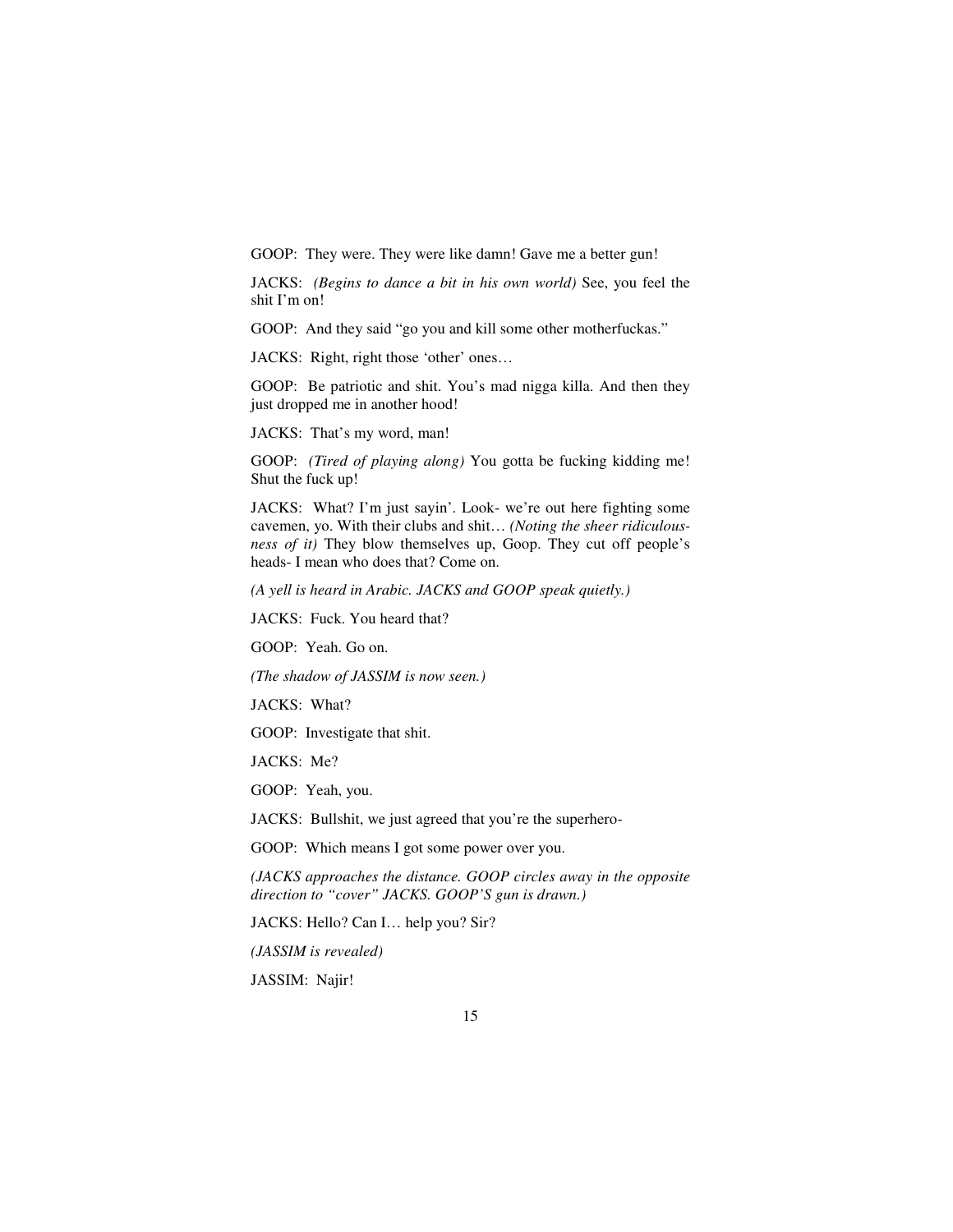*(JACKS is startled)* 

JACKS: Fuck, sir? Sir?

JASSIM: I want Najir.

JACKS: Who? Who are you sir-

JASSIM: I've come for Najir, he works here, a boy, teenager, this tall-

GOOP: I don't like what I'm hearing Jacks.

JACKS: *(Not understanding what GOOP is referring to)* Put your gun down man. What the fuck you doing?

JASSIM: Don't shoot, I only came for the boy/

GOOP: I told you I don't like what I'm hearing Jacks! Get down motherfucker! Get the fuck down!/

JACKS: What are you doing-

*(JASSIM face down in the dirt starts to sing a song in Arabic like a prayer. It has the word NAJIR in it.)* 

GOOP: No one told you to sing!

JACKS: Goop stop!

GOOP: Tell him to stop singing that shit-

JACKS: Singing what?

GOOP: That name-

*(JASSIM'S singing gets louder as the scene gets more frantic)* 

JACKS: What name? This isn't procedure, Goop-

GOOP: Take care of this Jacks. I'm telling you I'll fucking kill him!

JACKS: What the fuck- okay, okay- sir? I don't think he's joking. Now, I'm gonna tell you to stop singing all right-

JASSIM: Najir, Najir, Najir-

GOOP: JACKS!

JACKS: *(To GOOP)* Give me a second!

*(JASSIM continues singing)*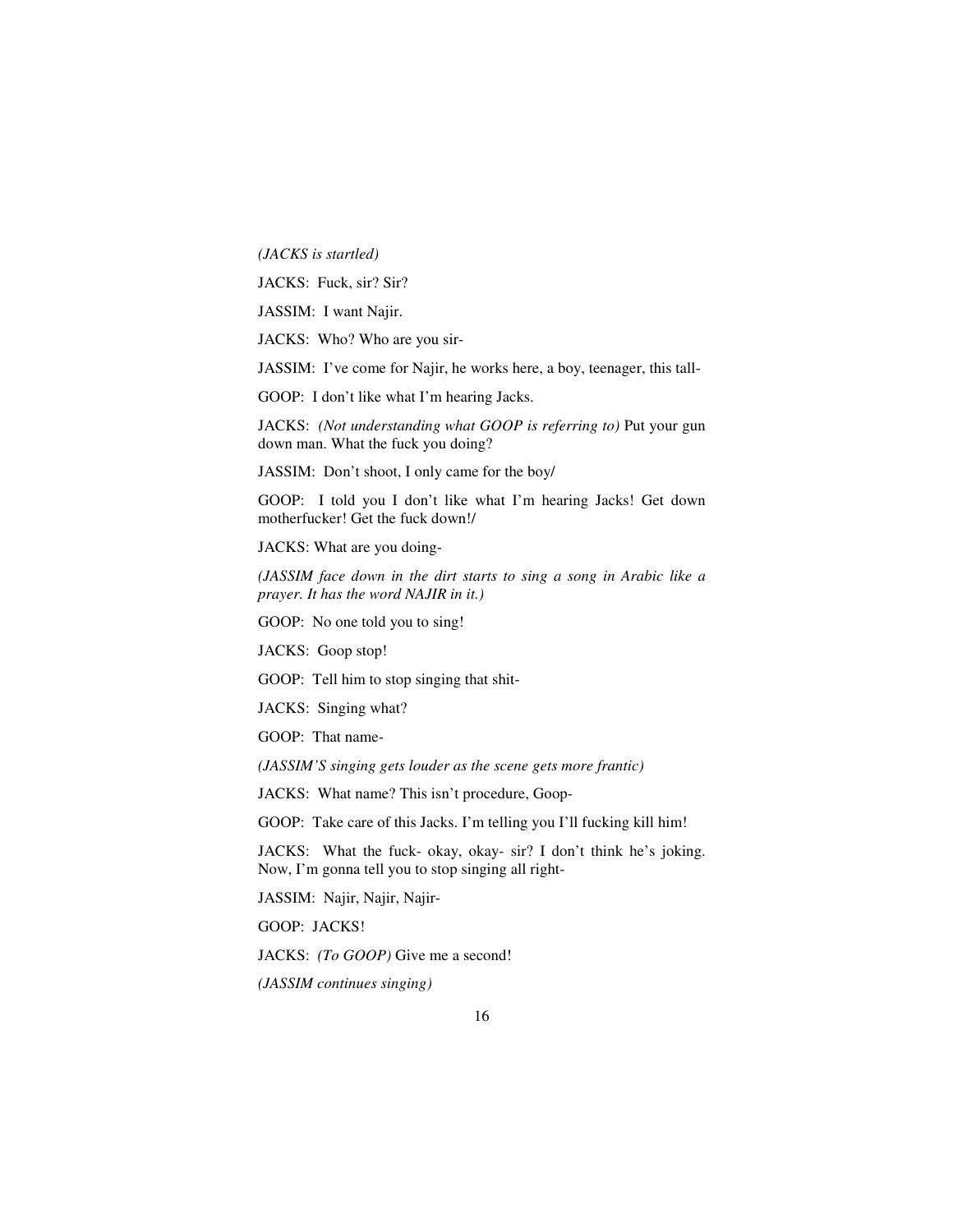#### JACKS (CON'T): LOOK HABIB CALM THE FUCK DOWN!!!!

JASSIM: Who's Habib? My name is Jassim!

JACKS: I apologize, all right- but he's got a fucking gun on you, okay?

JASSIM: Jassim Abdullah Aziz.

JACKS: Fine…

JASSIM: JASSIM ABDULLAH AZIZ!

GOOP: Get him under control….

JASSIM: JASSIM ABDULLAH AZIZ- THIS IS MY NAME.

*(GOOP pulls his gun down when the name is said)* 

JACKS: This isn't really helping Mr. Aziz!

JASSIM: Mr. Aziz? Who's that?

JACKS: *(To GOOP)* I don't know what to do- I guess just shoot him.

JASSIM: Aziz is for my grandfather./

GOOP: They're his family's first names./

JACKS: Huh?

JASSIM: There is no Aziz. Aziz is dead. Abdullah is for my father. Abdullah is dead. And Jassim is for myself.

JACKS: *(Frustrated)* Do you want him to put you down??

JASSIM: I'm here for Najir. Najir Mushin Abdul- is he dead- is he dead? IS HE DEAD?

GOOP: *(On NAJIR)* Fuck… FUCK!

JACKS: Mr. Jassim you're making us nervous, ok-

*(JASSIM sings)* 

GOOP: *(Upset)* ENOUGH OF THE FUCKING SINGING!!!! WHAT WE DO IF HE DON'T STOP SINGING?!!

JACKS: I DON'T KNOW!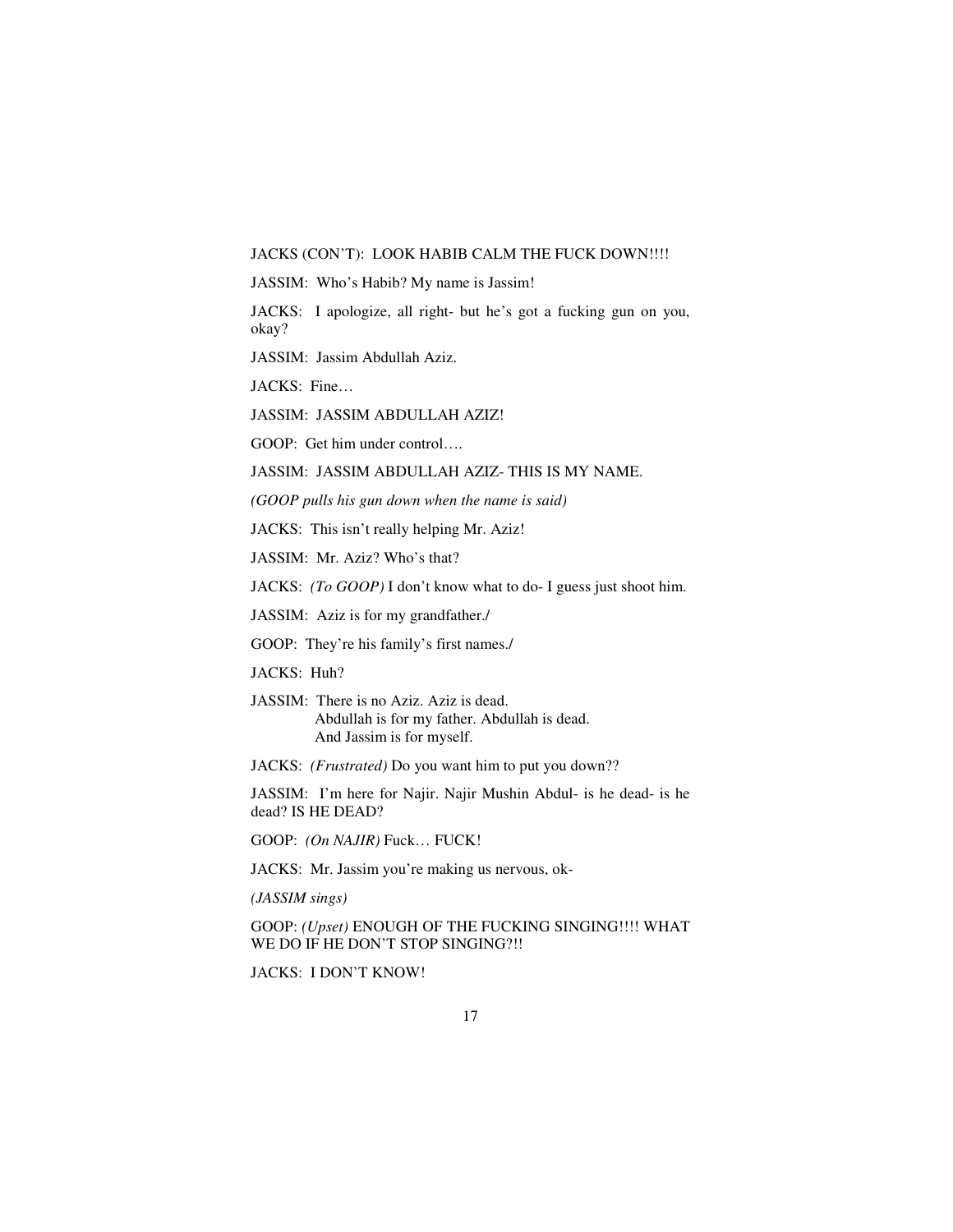GOOP: JACKS!

# JACKS: THERE'S NO FUCKING PROCEDURES FOR SINGING-SINGING'S NOT FUCKING PLANNED FOR.

*(GOOP hits JASSIM with the butt of his rifle knocking him unconscious)* 

*(Pause)* 

JACKS (CON'T): *(Quiet. To himself looking down at the body)* Fuck.

GOOP: That song was kind of beautiful.

JACKS: You're out of your mind.

GOOP: Just grab his arm, Jacks.

JACKS: What?

GOOP: Grab his arm. I'll fill you in ok. Long trip back and we got a lot to talk about.

*(JACKS comes over and grabs JASSIM. They drag him off. GOOP hums JASSIM's song.)* 

*(BEED enters and sees them pull JASSIM off. SHE has the sand from her last scene in her hands and continues pouring it back and forth between her hands.)* 

BEED: A joke…A nation goes to war with another, but before they invade .The press minister- when asked says-"You know this isn't gonna be easy. This country has great weapons. We're talking really great weapons. They'll make you shit yourself!" "How do you know," the journalists ask. "Well... First, we looked at our receipts. *(Beat)*  Then we bought new pants."

*(CRANE enters through the sand)* 

CRANE: That a comedy routine?

BEED: Shit. You scared me!

*(HE approaches her)* 

CRANE: I got held up. The men were in a circle again with that rap shit they do after dinner.

BEED: *(Interested)* Really?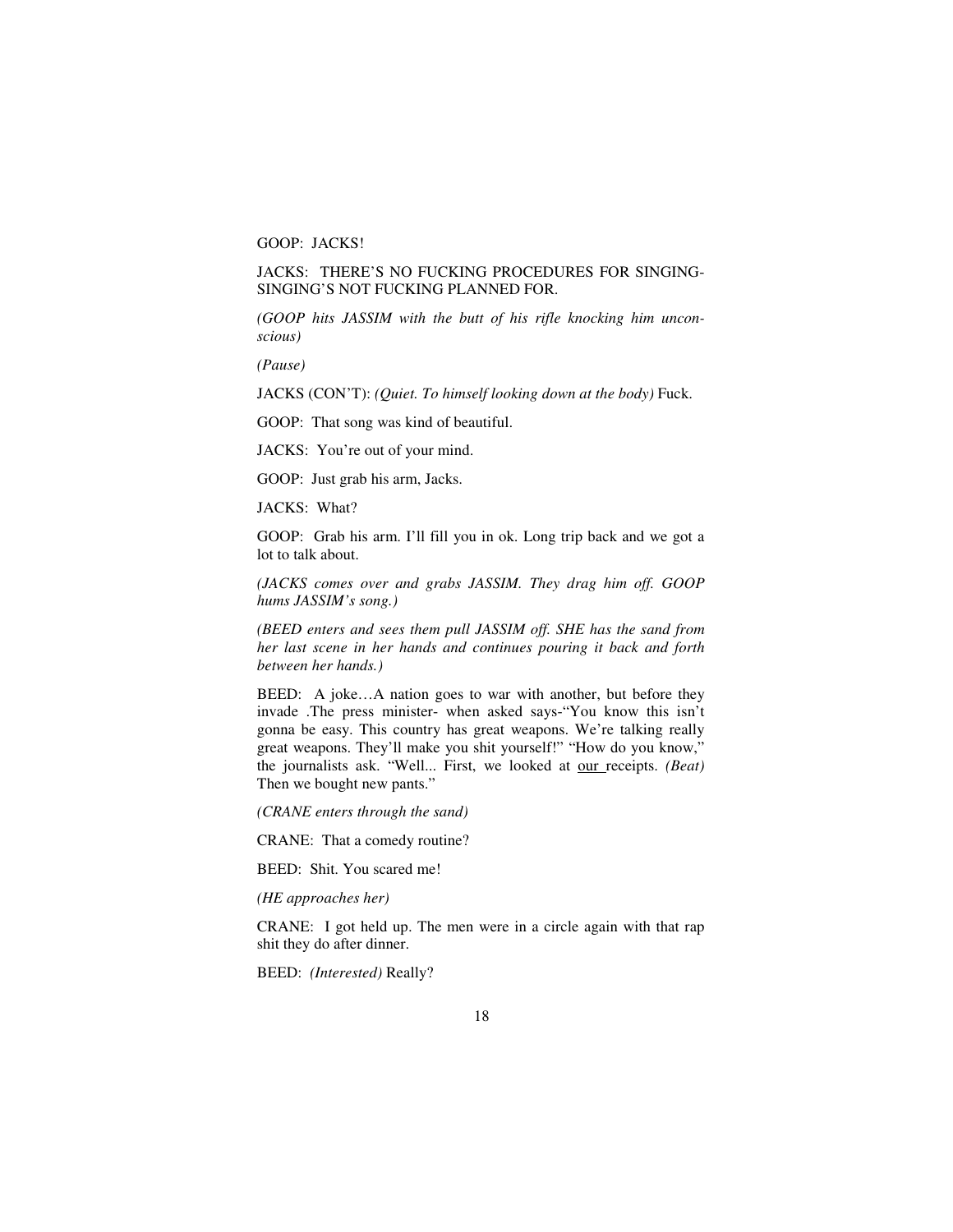CRANE: Yeah. You'd think I was their camp counselor- "watch this Captain!"

BEED: I like when they do that.

CRANE: *(Imitating)* Yo, yo, yo!

*(HE kneels in front of her as if to initiate oral sex)* 

BEED: Wait…

CRANE: What?

BEED: It's just… it's really quiet, don't you think?

CRANE: Yeah?

BEED: I mean, *really quiet*.

CRANE: Well, war's fought by men, Beed. And as far as I can tell they're all in or around the mess hall right now.

BEED: Oh…*(CRANE plays with her hair.)* I think I felt sand fall from the sky earlier.

CRANE: Beed…

BEED: That's bad right? I mean, that's like an omen.

CRANE: Are you being cute?

BEED: No. Did you go to Sunday school?

CRANE: It was just rain, Beed, hard rain-

BEED: Unh uh. I don't think so.

CRANE: And made you think of Sunday school? *(She nods)* 

BEED: You know what I never got? All the babies in the bible...

CRANE: Babies…

BEED: Like people walking along a river and there's a baby suddenly- and they keep it. They always keep it.

CRANE: You mean like Moses?

*(She nods.)* 

BEED: I wouldn't do that shit, man. I'm walking along a river and I turn my head and I see something?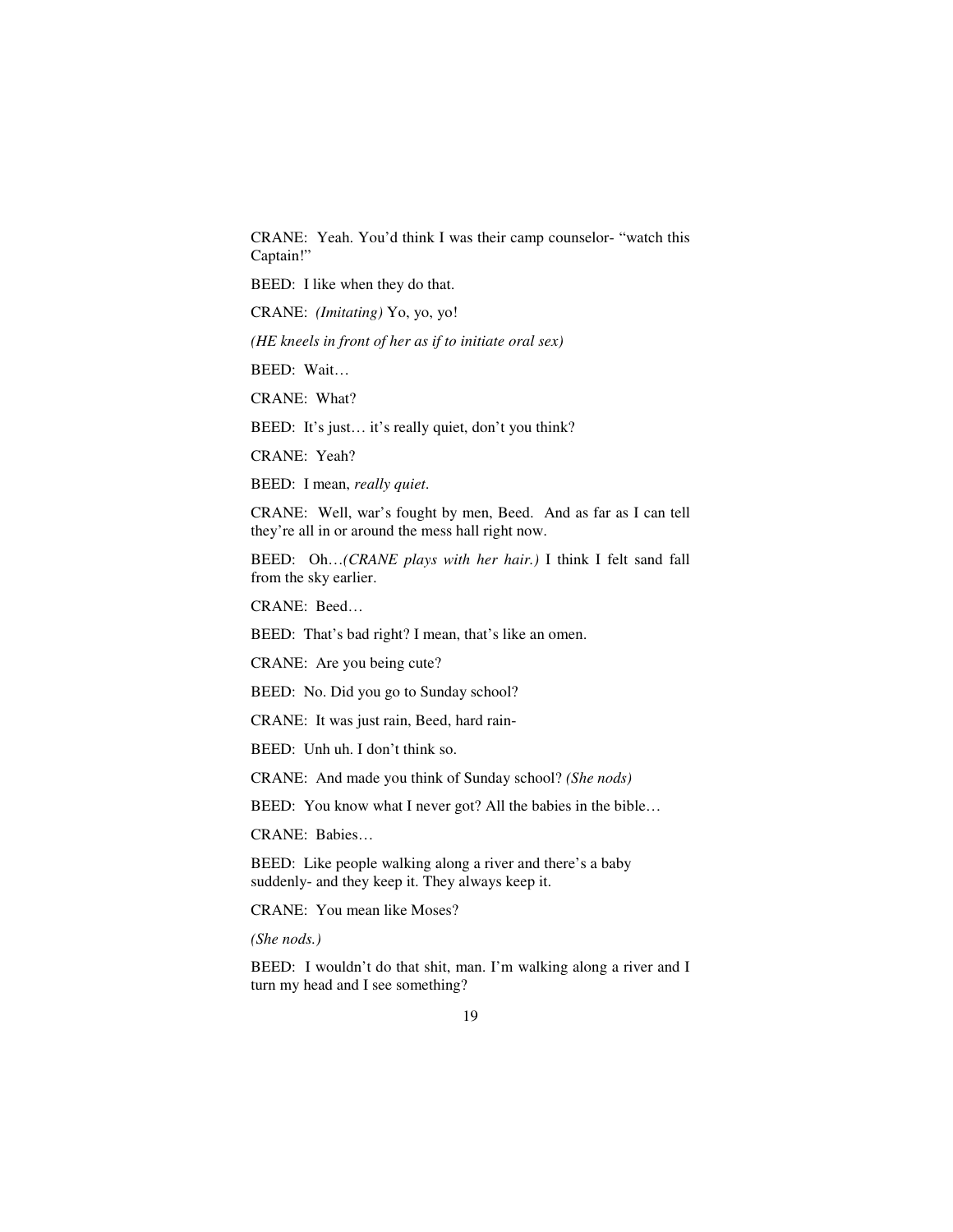CRANE: A basket.

BEED: Right! It's always a basket. That way you look into it. It's a picnic basket and you think there's bread in it. You think "hey! I'm gonna get a dinner roll for free from the river." AND THEN THERE'S A BABY. That's fucked up.

CRANE: It's a kicker. *(Begins to unbutton/undress more)*

BEED: It is because you find it, and then you have to keep it. Those are the biblical rules- babies in the river belong to those who fish them out. *(Spiteful)* Gotta do what you're supposed to do, I guess.

CRANE: *(Checks watch)* Yeah, well…

BEED: You know what I would do? *(HE shrugs)* I'd throw that shit back in. I'd say- "You are the baby Moses. You are NOT a dinner roll."

CRANE: Bye bye Moses.

BEED: Bye bye Moses.

CRANE: Seriously, we've got twenty minutes, Private.

*(BEED begins to undress unexcitedly as the lights fade down.)*

BEED: Right. Okay. Okay. And the sand?

*(Lights begin to fade)* 

CRANE: We'll get to that. Don't worry…

*(They disappear into darkness.)* 

*(RAP music explodes. Lights like a concert, flashing… GOOP enters rapping. We are in his fantasy. How he tries to escape the world.)* 

GOOP: Fuck's what I said soon as I put my name on the line The dotted one and son I felt like I fell behind They took away those pamphlets- I wanted to change my mind But instead son, I became resigned I reclined…

*(The lights start to fade. Bringing us back into the real world) (WALLACE strums at his guitar)*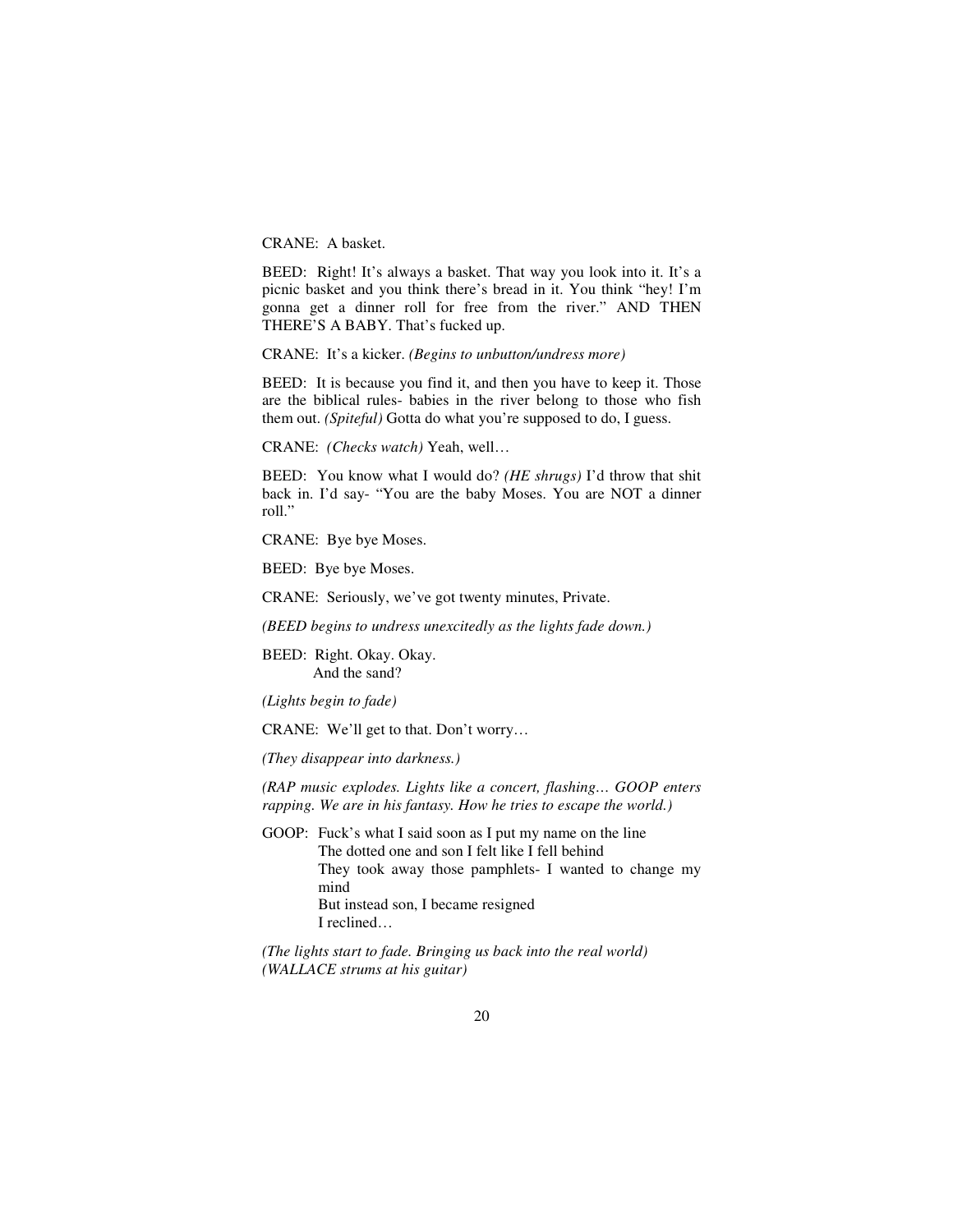GOOP (CON'T):

 And they got beauties out here Not dark as me Not to get it twisted G But when you seen what I seen WHEN YOU SEEN WHAT I SEEN I mean Kick up the church chimes Cause this whole thing's a landmine And it's tearing me up, God… God. God. GOD DAMN!

WALLACE: Keep that up, people'll think you're after a holy war.

GOOP: I'm not in the mood Wallace.

WALLACE: I know, I know. You're practicing.

GOOP: What the fuck am I practicing? I'm just trying to get my mind off shit. That okay with you motherfucker!!??

WALLACE: Yeah. I'm sorry, okay?

GOOP: Besides what you doing over there? Playing that old Country shit of yours?

WALLACE: Appalachian shit. Thank you.

GOOP: What?

WALLACE: Appalachian? I am from Appalachia? It's in the South.

GOOP: Don't talk down to me, Wallace.

WALLACE: I'm just saying Country's in the west. *(HE plays a note, self-satisfied, on his guitar)* Appalachia's in the South. Hey, you wanna sing a song?

GOOP: No.

WALLACE: Come on.

GOOP: I just sang a song.

WALLACE: That wasn't singing. You were talking.

GOOP: MC-ing.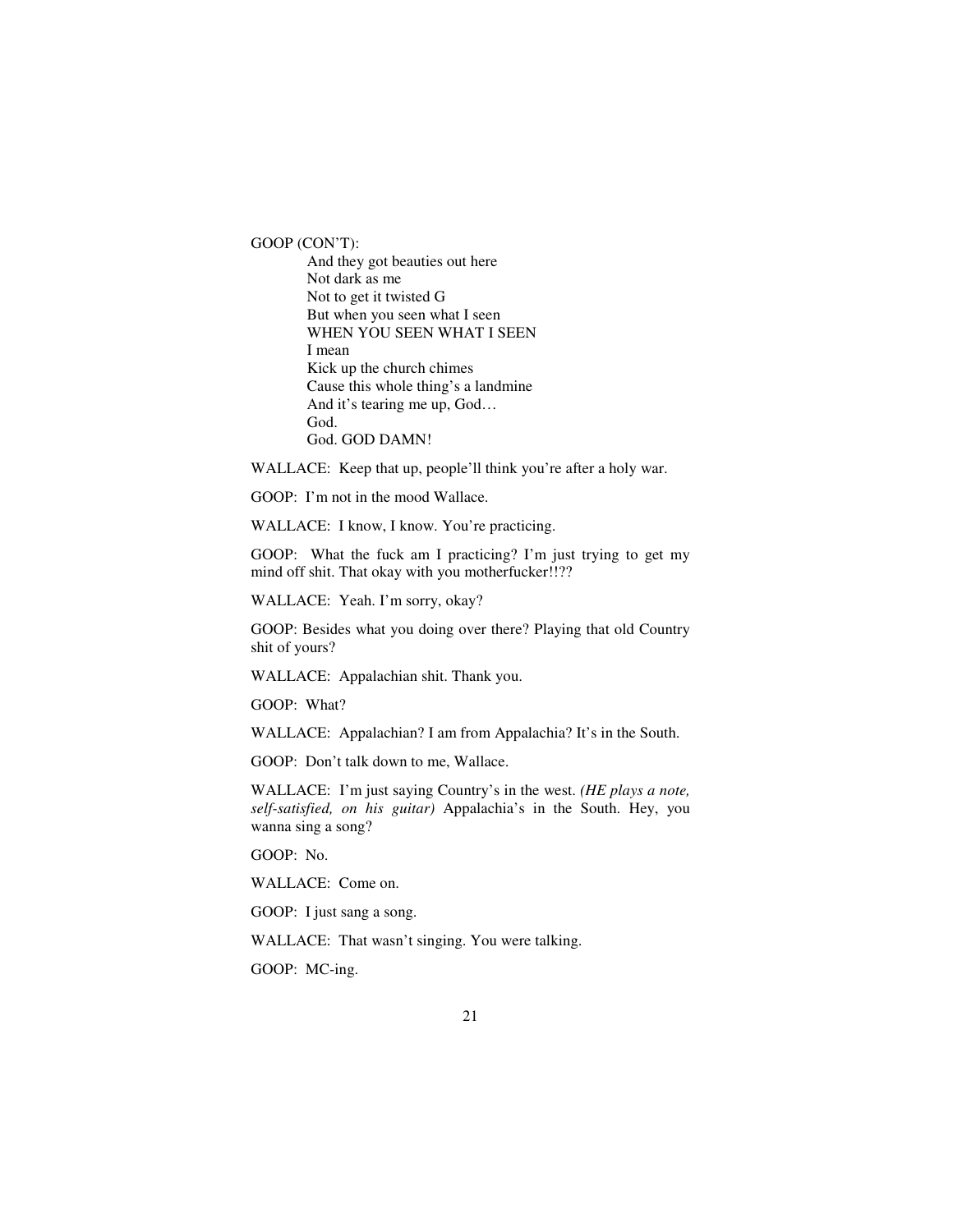WALLACE: Rapping. You were on your rap thing.

GOOP: I was.

WALLACE: Did something happen with you and Jacks at the construction site?

GOOP: What are you sayin'?

WALLACE: I… I don't know. I just mean- well, some people were saying something happened. Or that it might have or… No one really knows- it's just since you been back Jacks hasn't been out of his room… and you've been- irritable- .

*(WALLACE stops. HE notices GOOP has just been staring at him the whole time he's been babbling.)* 

GOOP: You're talking too fucking much. Wallace.

WALLACE: Yeah, I do that, but-

GOOP: Wallace!

WALLACE: Sorry Goop. *(Beat)* I hate that name.

GOOP: Look, know what? I changed my mind. Play one of your songs.

WALLACE: Really? Wow. I… I-

GOOP: What?

WALLACE: I don't know now. I kinda feel nervous all of a sudden.

*(HE strums. Clears throat.)* 

WALLACE (CON'T): *(Sings)* 

Across the stretch of the mountain range From Tennessee to the Midwest plains I always sir have done the same I apologize for my lack of shame

 This land's my woman And she's given me the time And these other men can hang from twine

So

Dress her up nice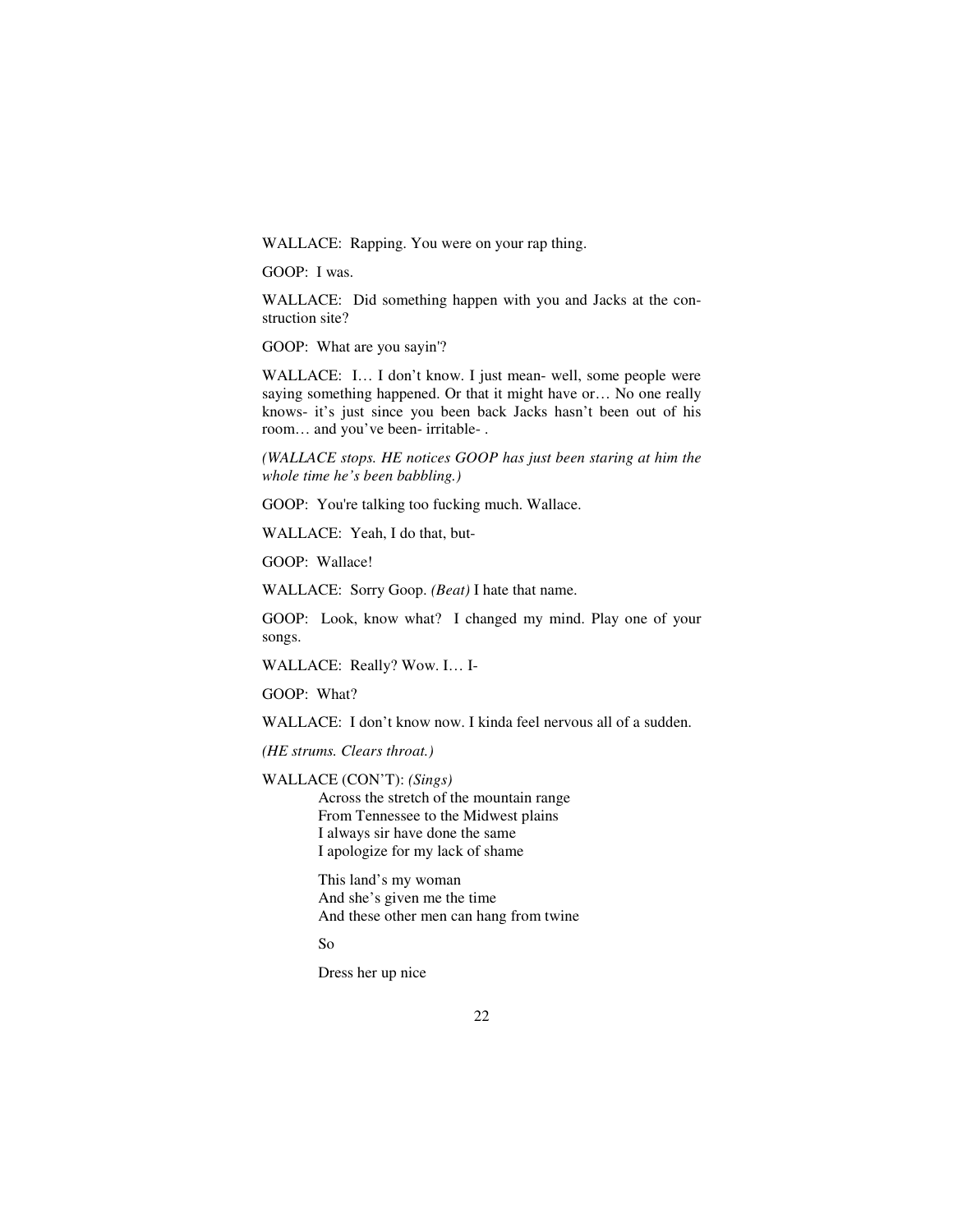WALLACE (CON'T): And Clean off the grime

> Cause my hands are dirty But she's still my bride

 And my soul is empty But I know what's mine. I assure you sir I know what's mine.

GOOP: Your song…

WALLACE: Yeah?

GOOP: It's dark.

WALLACE: I don't know about that. Just something I grew up with. I don't even know what I'm saying half the time.

GOOP: Play another.

WALLACE: Really?

*(HE strums and sings)* 

WALLACE (CON'T):

 It breaks these damns These walls of man Where motherlands abandoned in sand

*(GOOP stands. Begins to touch WALLACE'S face. Intimate.)* 

WALLACE (CON'T):

 Yes, it'll break these damns And the floods of man Will slam to the motherlands

*(A jet passes. GOOP and WALLACE frozen in the darkness. They exit. "Magic Carpet Ride" blares as lights rise on JACKS and JASSIM. JASSIM is on his knees. His hands are tied. JACKS dances to the song, machine gun in hand… he gyrates in JASSIM'S face. The scene is funny.)* 

JACKS: You thought we weren't gonna see you…

JASSIM: No.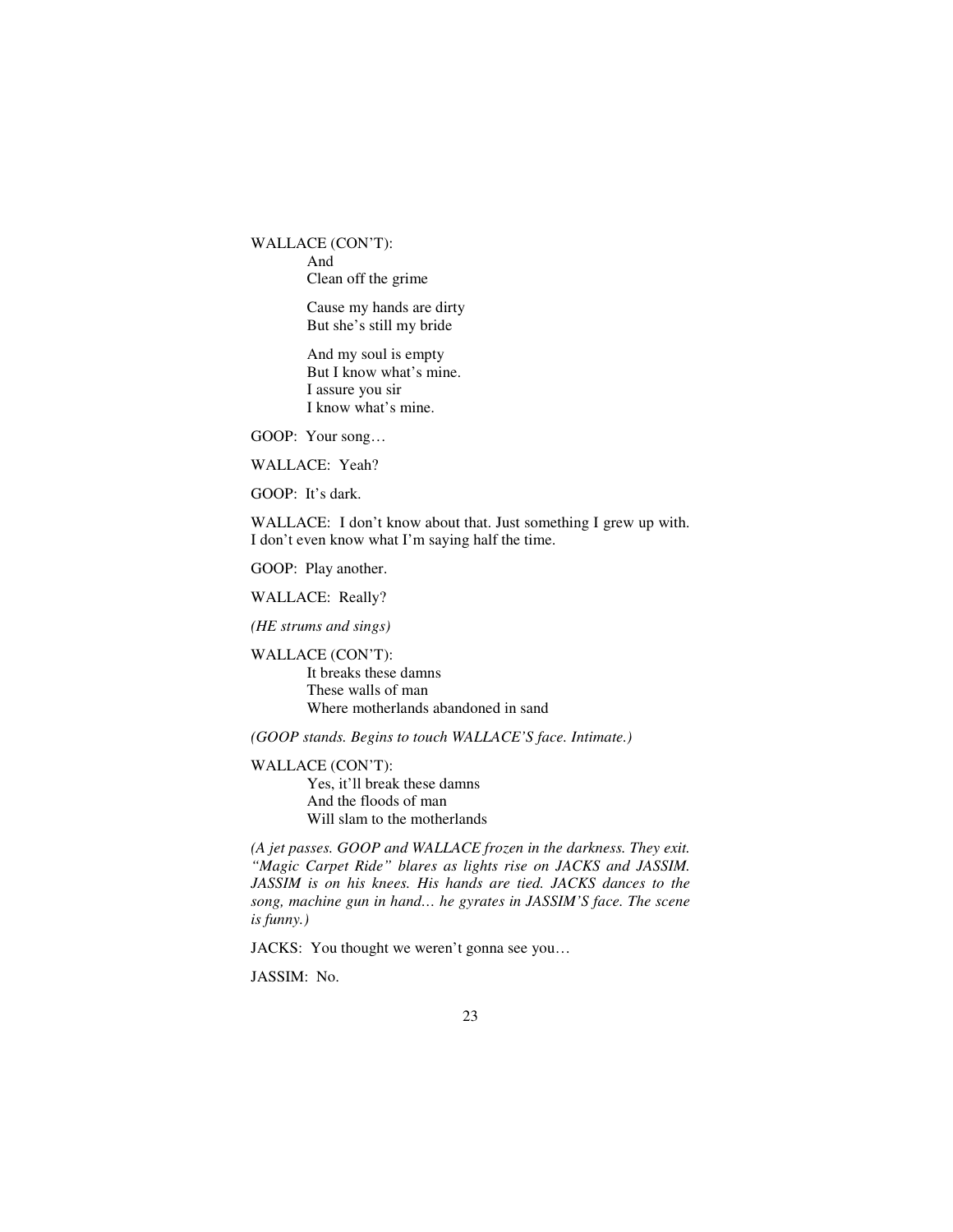JACKS: Thought you weren't going to be noticed!

JASSIM: No. I was yelling "where is the boy" I was fairly certain someone would take notice.

JACKS: You've probably been there before. *(In mock accent)* "Just checking it out!" Waiting to blow it up- blow yourself up… I've seen you. Know why? Because you're a fucking shadow. And me? You know what I am? /I'm a fucking shadow, too/

JASSIM: /You're a fucking shadow, too./ Yes, yes.

*(JACKS does a karate kick in front of JASSIM'S face as a threat. It's ridiculous.)* 

JACKS: I bet you think I'm violent. Violent American. Why is that?

JASSIM: The machine gun? The fact I'm tied up in your bedroom…

JACKS: Machine gun? This isn't even that bad. M-16 standard issue. I had a gun back home, too, Glock- that's an Austrian made gun. And they call us violent! Had friends who had Beretta's- now that shit's Italian…

JASSIM: I don't understand.

JACKS: Well… if we're so violent why they keep making us guns? Why is it their pieces that are on our streets? I mean, look at you- talk stereotypes: you're fucking scared of me...

JASSIM: No. I'm not.

JACKS: Nah?

JASSIM: You took me away from the construction site. Away from the **town**. I came looking for a boy- you think I'm the last person they're going to send?

JACKS: Wait. *(Beat)* You really mean you're not scared of me?

JASSIM: *(Tired)* Yes. I really mean that.

JACKS: Then what are you scared of?

JASSIM: God.

JACKS: Doesn't exist!

JASSIM: My family-